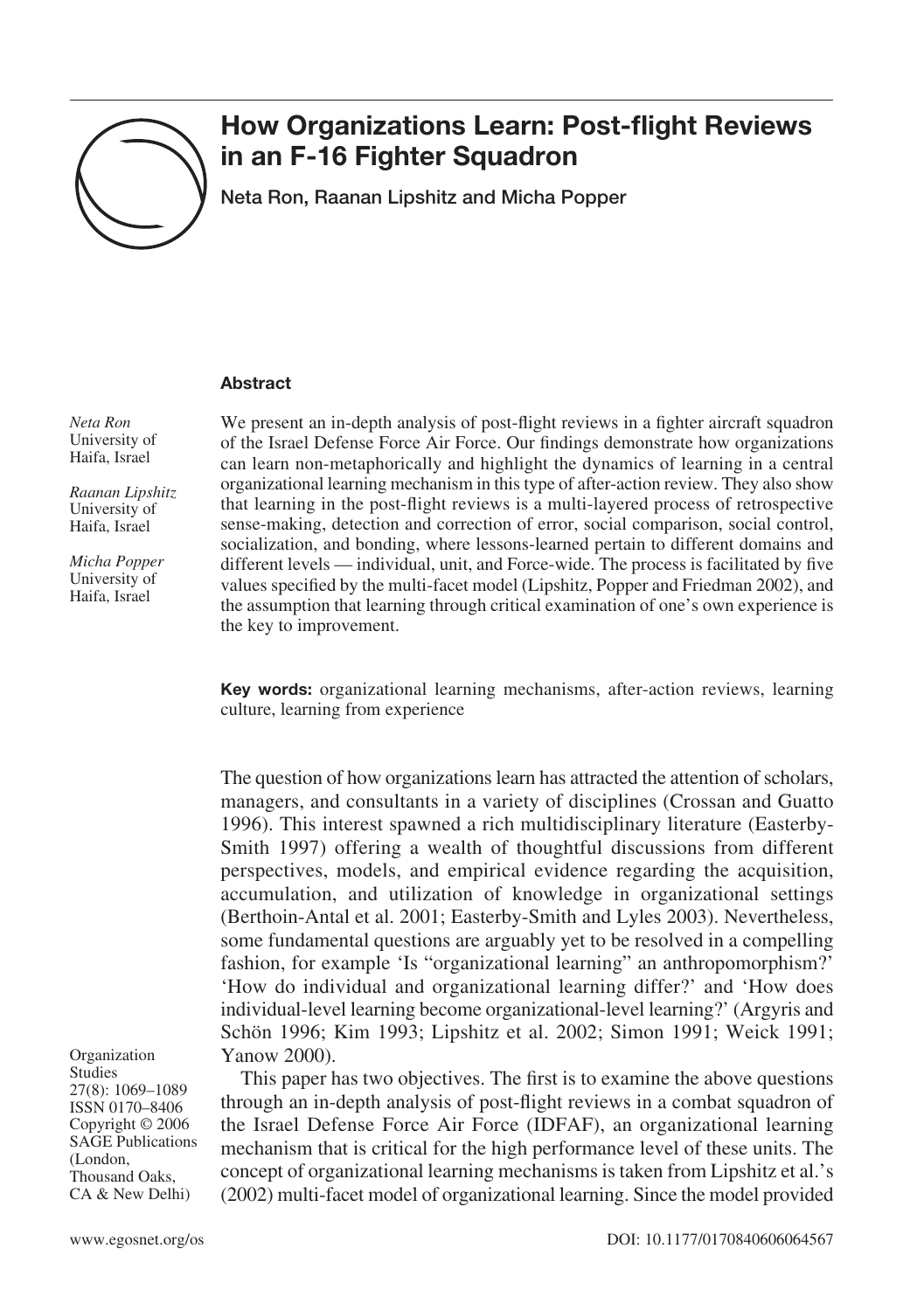the conceptual framework for the present study, we review it briefly, followed by a review of the literature on after-action reviews.

The multi-facet model consists of structural, cultural, psychological, policy and leadership, and contextual facets. Each facet relates to a different aspect of the complex phenomenon of organizational learning. The structural facet consists of organizational learning mechanisms (OLMs). They are institutionalized structural and procedural arrangements in which members of the organization collect, analyze, codify, exchange and disseminate information and knowledge relevant to the organization's and their own welfare and performance. OLMs link individuals to organizational learning (Simon 1991): the knowledge created by individuals working in OLMs is disseminated throughout the organization and transformed into formal procedures or informal routines.

The cultural facet specifies five behavioral norms that increase the probability that learning will be productive: transparency (exposing one's thoughts and actions to others); integrity (giving and receiving feedback without defending oneself and others); issue orientation (focusing on the relevance of information to the issues at hand, regardless of extraneous factors such as hidden agendas and the social standing of its source); inquiry (persisting in an investigation until a satisfactory understanding is achieved); and accountability (assuming responsibility for learning and the implementation of lessons-learned). The first four norms help to produce knowledge that is not based on willfully distorted information and which has passed the critical evaluation of inferences and assumptions. The fifth value increases the probability that whatever has been learned will be implemented in action.

The psychological facet specifies two psychological conditions that are necessary for learning in social contexts (in which it takes place): psychological safety and organizational commitment. The former is important for risk taking and for experimenting with new ideas and behaviors (Edmondson 1999, 2003). The latter motivates sharing information and knowledge with others.

The policy and leadership facet specifies managerial actions that promote learning, such as tolerance for error (to increase psychological safety) and job security (which promotes both psychological safety and organizational commitment).

Finally, the contextual facet specifies factors, such as environmental uncertainty, that influence the likelihood of organizational learning outside the control of management (Dodgson 1993).

The concept of OLM applies to every systematic organizational learning activity that is described in the literature. For example, communities of practice in which persons with similar professional interests meet to exchange information and knowledge (Wenger and Snyder 2000); post-project reviews that are conducted by central assessment units (Gulliver 1987); on-line experimentation in which workers test new work methods of their own design (Leonard-Barton 1992); and peer assists in which workers are coached by their peers (Dixon 2000), are all OLMs that differ on two parameters: the agents of learning (identical to or different from the persons who perform the task), and the time of learning (separate from or in conjunction with action).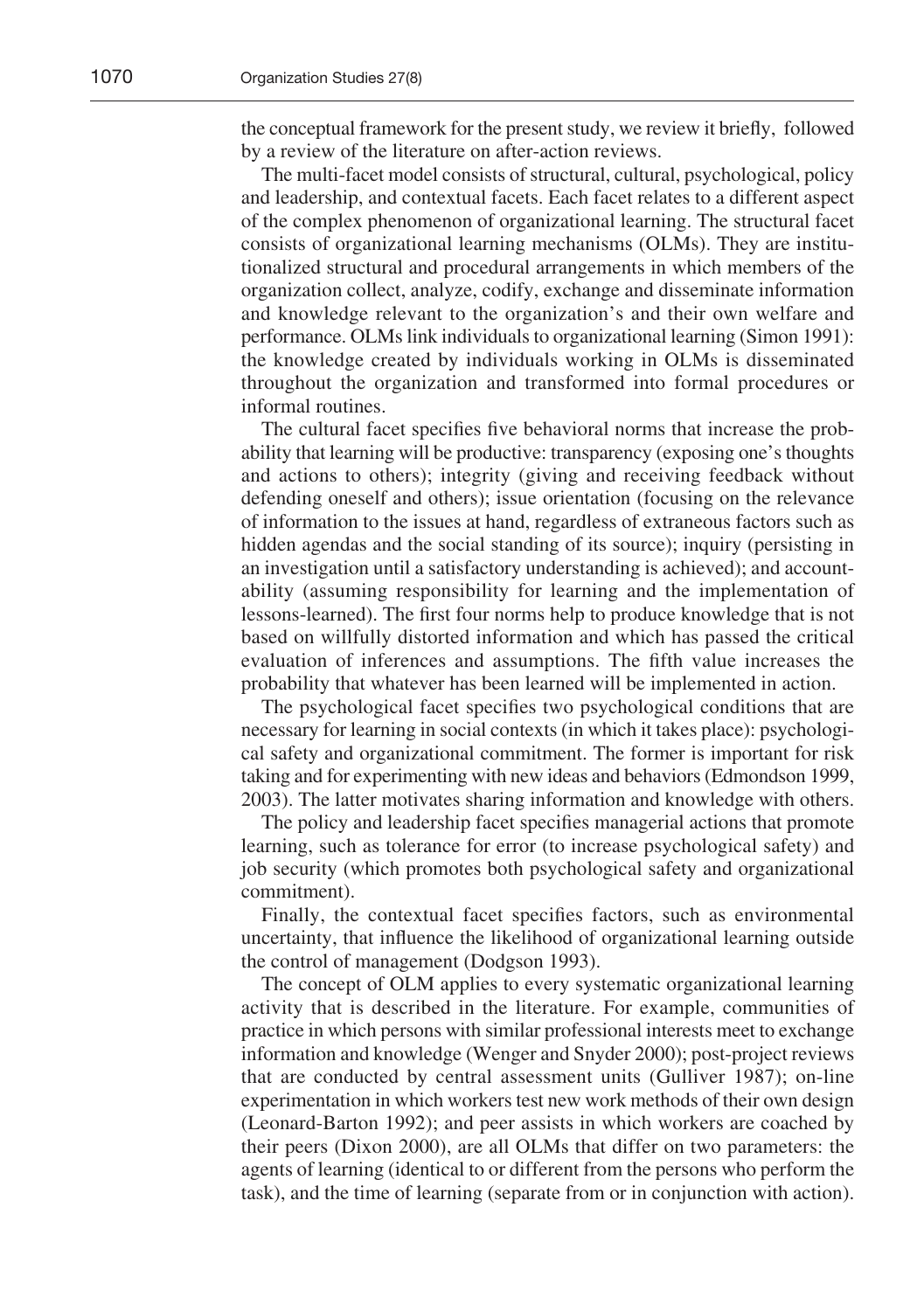One OLM that is discussed fairly extensively in the literature is the afteraction (or post-project) review (Cusumano and Selby 1995; Darling and Parry 2001; Di Bella et al. 1996; Garvin 2000; Gulliver 1987). Two research programs on after-action reviews are particularly noteworthy. Baird and his associates (Baird, Henderson, and Watts 1997; Baird, Holland, and Deacon 1999) studied the US Army Center for Lessons Learned (CALL) and identified the basic characteristics of effective after-action reviews: focused on few critical issues; done immediately after the action; inclusive of all those who took part in the action; follow a structured process; and lead back to action as soon as possible. Carroll (1995, 1998; Carroll et al. 2003) observed after-accident reviews in nuclear power and chemical plants. Based on these observations, Carroll et al. (2003) identified four patterns that signify increasing levels of organizational learning quality: learning activities become more structured and institutionalized; prevailing structures and assumptions are challenged rather than taken for granted; solutions call for exploration rather than exploitation (March 1991); and systemic changes are preferred to quick fixes. Progressing from one stage to another requires the promotion of psychological safety, including the open expression of conflicts and emotions, increased participation of and collaboration among organization members, and systematic use of inquiry tools such as root cause analysis.

The literature quoted above offers detailed descriptions of different procedures that are employed in conducting after-action reviews in different settings, and some general insights on the factors that contribute to their effectiveness. Still missing from the literature is a systematic analysis of the dynamics of learning in after-action reviews: what happens in them and how do participants experience the process? The second purpose of the present study, accordingly, is to address this gap by analyzing a special case of afteraction reviews, post-flight reviews in a fighter squadron of the IDFAF.

Post-flight reviews in the fighter squadron of the IDFAF are highly regarded in the Israel Defense Force, where they are considered a practice worthy of emulation (Gordon 2003; Marinko 1991). The particular squadron in which the study was conducted was an F-16 all-purpose fighter squadron with diverse operational and training missions. It was selected on the basis of the likely cooperativeness of its commander and because it allowed us to observe a variety of post-flight reviews in operation.

Working days in the squadron begin with a 30-minute briefing for the air crews scheduled to fly. The briefing occasionally includes reviews of lessonslearned from past missions. Next, air crews attend short formation (pilot– navigator teams) briefings that are facilitated by the formation leaders ('number ones'). These are not assigned by position or rank, so that relatively junior pilots may lead and debrief pilots who are their senior in rank and experience. A typical sortie lasts 30–60 minutes, and these are interspersed by 45-minute *formation* post-flight reviews which are also facilitated by the formation leader. Typical training days consist of two or three cycles of formation briefing–sortie–formation post-flight review, and occasionally an additional nighttime cycle. The day concludes with a 60-minute *daily* postflight review which is facilitated by either the squadron commander, one of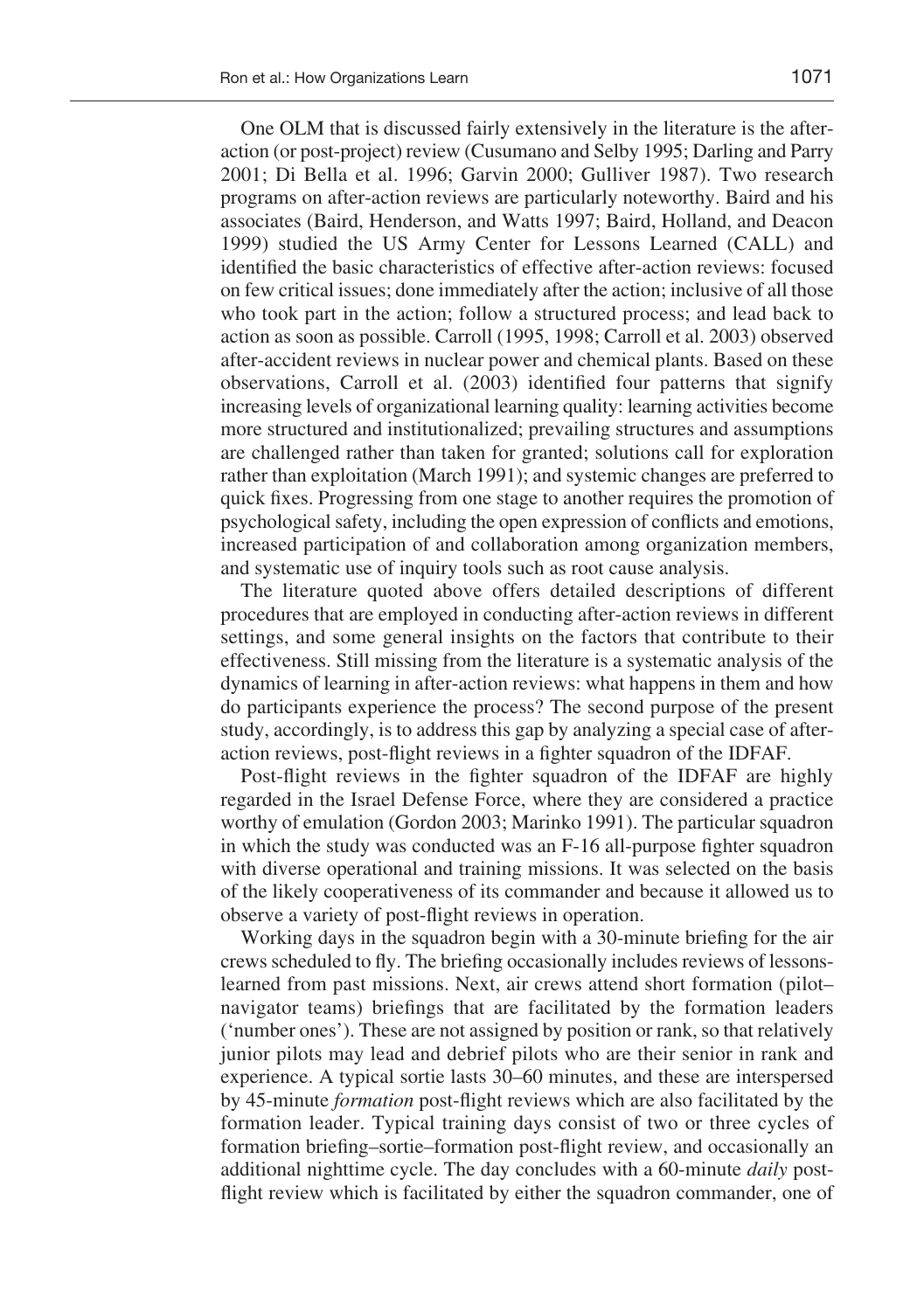his two deputies, or by a veteran formation leader, and attended by all air crews and representatives of the relevant support staffs. Formation post-flight reviews are conducted in various designated locations in the squadron. These locations are equipped with VCR and TV screens for reviewing flight films recorded by cockpit-mounted VCRs. Morning briefings and daily post-flight reviews are conducted in a central briefing room equipped with maps, VCRs, and overhanging TV screens. Post-flight reviews account for 40–50% of training and operational flying days, a proportion that is reduced in wartime owing to heavier workload and the longer required rest periods.

Formation and daily post-flight reviews focus on different issues. Formation post-flight reviews focus on what happened during the sortie and how each pilot flew his plane in combat. To this end each pilot's video record is reviewed meticulously, with particular attention paid to errors (typically inappropriate actions), causes of error, and potential remedies (e.g. alternative actions). Daily post-flight reviews focus more on *output*: mission accomplishment, the functioning of the formations as units, and errors that are generally relevant due to their pervasiveness or risk, or rule infractions necessitating disciplinary action. The films to be reviewed by the general assembly in the daily post-flight reviews are selected by the pilots themselves according to these criteria.

### **Method**

#### **Participants**

Thirteen pilots and navigators representing approximately 30% of the squadron's air-crew personnel volunteered to participate in the study. They were selected in consultation with the squadron commander to represent a cross section of the air-crew population: relatively inexperienced (compulsory service) vs experienced pilots and navigators; regular members of the squadron vs persons who serve in it on a part-time basis (emergency assignments and reserve duties); and low-rank vs high-rank pilots and navigators (including the commander and his two deputies).

#### **Data Collection**

Interviews were taped and transcribed by the first author. Following informal interviews with the squadron commander and one of his deputies and observations of formation and daily post-flight reviews, data were collected by semi-structured interviews conducted by the first author. Interviews lasted 1–2 hours and took place in a variety of locations according to the interviewee's preference — the squadron, cafes and interviewees' homes.

All interviewees were asked the same set of basic questions (Table 1). Thanks to the semi-open format of the interview, their answers yielded information on a variety of subjects beyond the narrow domains delimited by the questions.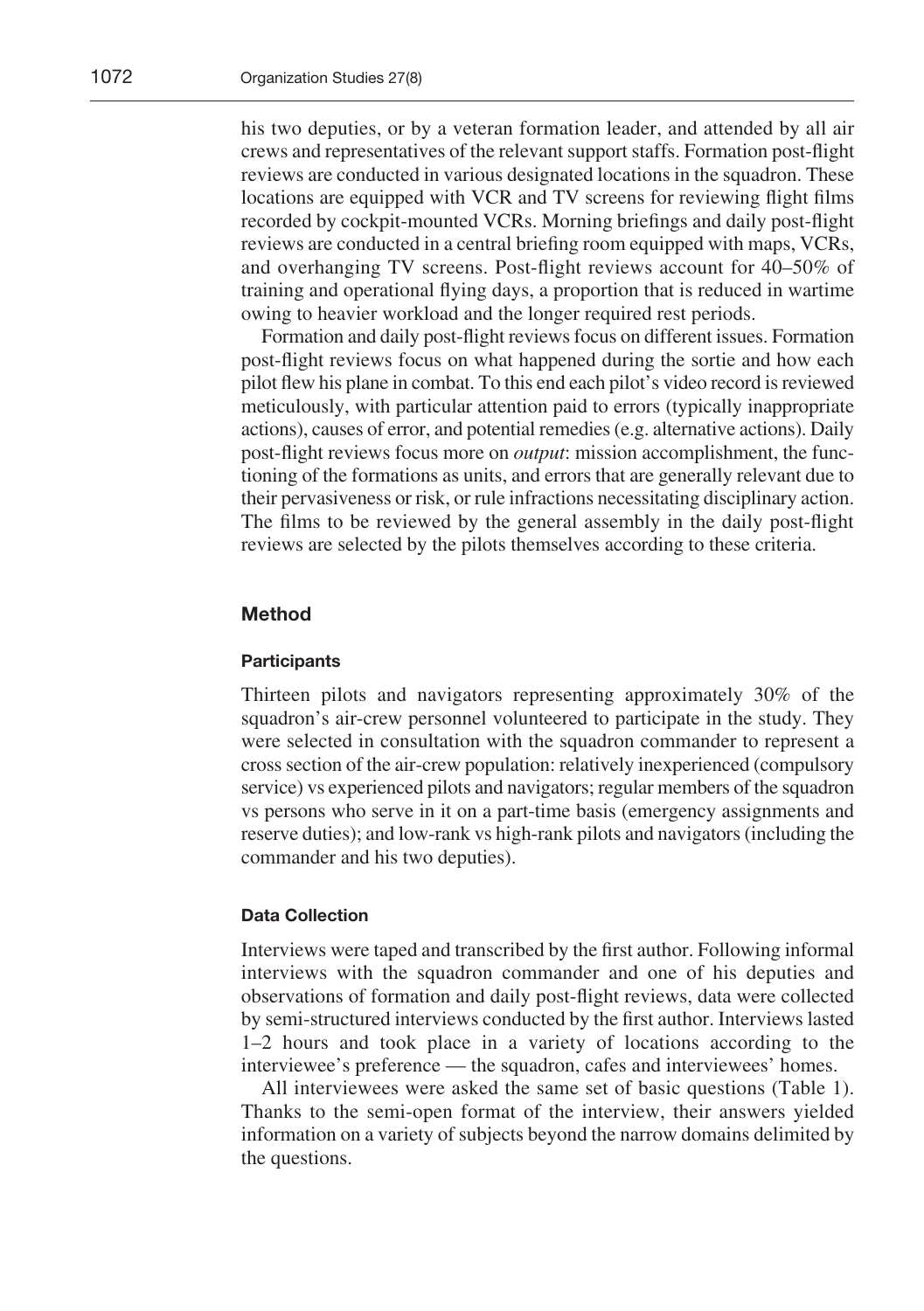How would you describe the post-flight reviews to a person who has never observed one? What types of post-flight reviews are operated in the Israel Defense Force Air Force and in which ways are they similar or different? What is the importance and contribution of the different types of post-flight reviews? How would the Israel Defense Force Air Force be without them? What is a high-quality post-flight review and what factors determine the quality of post-flight reviews? Can you remember a particular post-flight review that was meaningful or exceptional for you? What is required from post-flight review participants? How are they evaluated? What tips will you give to a young pilot regarding participation in the post-flight reviews? How do pilots acquire the skills for participating in post-flight reviews? To what extent is behavior in post-flight reviews taken into account in a pilot's evaluations by superiors and colleagues? Table 1. Interview Protocol

#### **Data Analysis**

Analysis was based on Kvale (1996), Miles and Huberman (1994), Strauss (1987), and Weiss (1994), and consisted of line-by-line coding, model construction, and member validation.

*Line-by-line coding*: Coding was an iterative process with the coding scheme formed and revised (and interviews coded and re-coded accordingly) on the basis of insights gained in the process of reading, re-reading, coding and re-coding of the interviews. The process was facilitated by the use of a code-and-retrieve software specifically designed to handle Hebrew texts. Data were coded by the first author with the second and third authors reading and making notes on the pre-coded interviews and discussing the formation and revision of the coding scheme, as well as the appropriateness of its application to specific text segments.

The process of coding consisted of three sub-phases. First, interviews were coded with top-down codes derived from the interview questions and the multi-facet model. A second, bottom-up set of codes was generated by identifying themes that appeared in the text in a similar fashion to Strauss's (1987) open coding. The resulting  $150+$  set of codes was reduced to a smaller set of key codes which were refined, elaborated, and tested for convergent and divergent validity by examining the homogeneity of identically coded text segments, and the distinctiveness of differently coded text segments, respectively. The final set of codes is presented in Tables 2 and 3. Coding was accompanied by writing of memos (Miles and Huberman 1994) regarding prominent aspects of the post-flight reviews process. These were integrated into draft reports (Kvale 1996) and discussed among the three authors.

*Model construction:* Graphical cause-map models linking concepts which emerged from the coding process were constructed to aid the interpretation of the findings.

*Member validation:* Member validation was used as a method to test the basic validity of our interpretations and conclusions (Erlandson et al. 1993).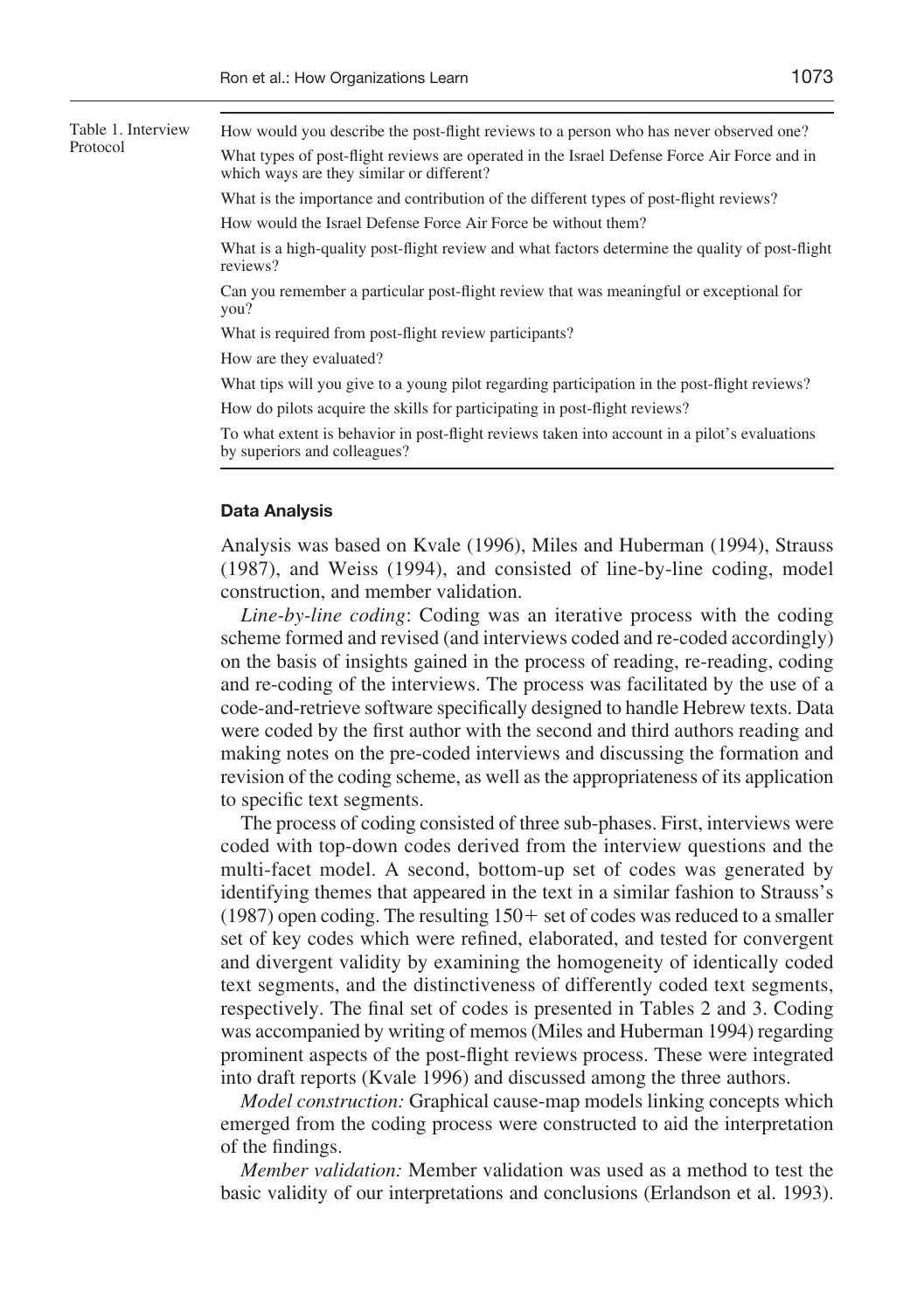Twenty-four instructors in the IDFAF flight school who did not participate in the study served as content experts. They responded to a questionnaire consisting of items corresponding to the principal conclusions of the study. Because of the length of the questionnaire (81 items) 11 instructors responded to the first half of the questionnaire and 13 instructors responded to its second half.

## **Results**

Answers to the open-ended question, 'How would you describe the post-flight reviews to a person who has not seen one?', provided detailed information on the process of learning in the post-flight reviews. In addition to factual descriptions of the post-flight reviews process, answers stressed their indispensability for the performance of individual pilots, for the squadron, and for the IDFAF in general. Line-by-line coding of this material revealed that post-flight reviews fulfilled three basic functions: learning, social control, and psychological. Table 2 presents these functions in conjunction with text segments that illustrate their meanings and exemplify their coding. Following these segments together with reading the following discussion should help comprehend the nature of the various functions.

| <b>Functions</b>                                           | <b>Definition</b>                                                    | <b>Illustrative example</b>                                                                                                                                                                                                                                                                                                                                                                                                                                                                                                                                                                                                                                                 |
|------------------------------------------------------------|----------------------------------------------------------------------|-----------------------------------------------------------------------------------------------------------------------------------------------------------------------------------------------------------------------------------------------------------------------------------------------------------------------------------------------------------------------------------------------------------------------------------------------------------------------------------------------------------------------------------------------------------------------------------------------------------------------------------------------------------------------------|
| Learning<br>Constructing<br>valid sortie<br>representation | Enable participants<br>to understand what<br>happened in the air     | Quite often we simply do not remember what<br>actually happened during the mission. Without the<br>VCR we would miss about 40% of what happened.                                                                                                                                                                                                                                                                                                                                                                                                                                                                                                                            |
|                                                            |                                                                      | Before the post-flight review our picture of what<br>happened in the sortie is subjective. In the<br>formation post-flight review we try to construct a<br>more objective picture by comparing what each of<br>us saw from his own perspective. By contributing<br>our parts of the puzzle we can construct a more<br>complete and accurate picture.                                                                                                                                                                                                                                                                                                                        |
| Improving<br>individual<br>performance                     | Enable participants<br>to improve their<br>individual<br>performance | If you don't debrief after flying you may as well<br>not fly at all [said with reference to improving<br>performance].                                                                                                                                                                                                                                                                                                                                                                                                                                                                                                                                                      |
|                                                            |                                                                      | I can fly without debriefing for a while. In the long<br>run, though, my performance will suffer.                                                                                                                                                                                                                                                                                                                                                                                                                                                                                                                                                                           |
|                                                            |                                                                      | I personally believe that without post-flight<br>reviews I would not care as much as I do about my<br>performance, which will therefore regress. Post-<br>flight reviews keep you on your toes.<br>I attribute the high performance of flight units to<br>the fact that everybody knows that his actions will<br>be scrutinized by others. Every pilot will tell you<br>that as soon as he makes a bad mistake the<br>humiliation of this being seen by everybody at the<br>daily post-flight review jumps right up in front of<br>his eyes. So people learn to 'fly the post-flight<br>review,' i.e., to act in a manner that will look good<br>in the post-flight review. |

Table 2: Post-flight Review Functions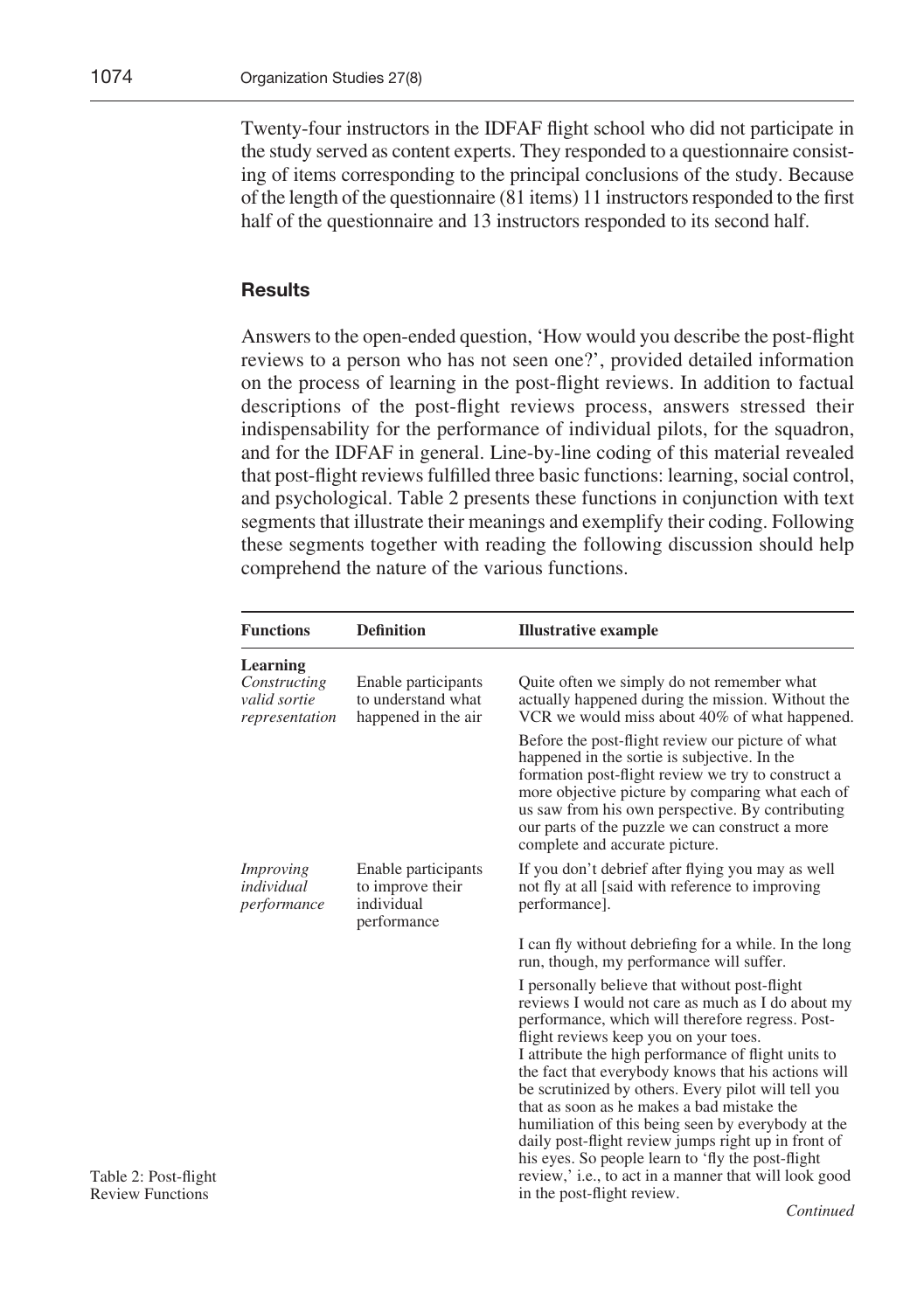| <b>Functions</b>                                            | <b>Definition</b>                                                    | <b>Illustrative example</b>                                                                                                                                                                                                                                                                                                                                                                                                                                                                                                                                                                             |
|-------------------------------------------------------------|----------------------------------------------------------------------|---------------------------------------------------------------------------------------------------------------------------------------------------------------------------------------------------------------------------------------------------------------------------------------------------------------------------------------------------------------------------------------------------------------------------------------------------------------------------------------------------------------------------------------------------------------------------------------------------------|
| Improving<br>formation<br>performance                       | Enable participants<br>to improve their<br>collective<br>performance | The post-flight reviews deal with a variety of<br>issues including flying in formation and air-<br>combat tactics and doctrine.                                                                                                                                                                                                                                                                                                                                                                                                                                                                         |
| Improving<br>training<br>effectiveness                      | Help command to<br>improve training                                  | Daily post-flight reviews provide numerous points<br>for improving the design of training.                                                                                                                                                                                                                                                                                                                                                                                                                                                                                                              |
| Developing<br>doctrine                                      | Help command to<br>improve doctrine                                  | I transfer relevant comments that I hear in daily<br>post-flight reviews directly to a squadron SOP. It's<br>really a copy, one level down, of how the Air<br>Force works [comment made by the squadron's<br>deputy commander.                                                                                                                                                                                                                                                                                                                                                                          |
| Learning<br>from others                                     | Enable participants<br>to learn from others                          | Because we cannot observe all our errors, we<br>sometimes find it difficult to admit that we made<br>them. This is particularly true in the case of<br>ambitious and competitive people, <i>i.e.</i> , most pilots.<br>One of the things that we learn from experience is<br>that errors are bound to occur, so that making one<br>is no big deal. Having others present in the post-<br>flight review therefore helps to catch errors which<br>we might otherwise either miss altogether, or<br>notice but misinterpret. Furthermore, observing the<br>errors of others helps us avoid them ourselves. |
| Learning<br>from failure                                    | Enable participants<br>to learn from<br>their failures               | When [a cadet in flight school] begins to 'tell<br>stories' during debriefing, the instructor cuts him<br>short: 'Stop the stories and come to the "match-<br>point" — why did you fail?"                                                                                                                                                                                                                                                                                                                                                                                                               |
|                                                             |                                                                      | Ultimately, good pilots are distinguished from bad<br>ones by their ability to stand up and say 'That's<br>my error' — and then avoid it the next time<br>around.                                                                                                                                                                                                                                                                                                                                                                                                                                       |
| Social control<br>Disciplining<br>and culpability<br>fixing | Enable commanders<br>to hold subordinates<br>accountable for         | The business of the daily post-flight review is to<br>hold people accountable for their errors.                                                                                                                                                                                                                                                                                                                                                                                                                                                                                                         |
|                                                             | sub-par performance                                                  | The squadron is a small, closely knit social<br>system. Exposing a severe error unbecoming of<br>your experience or status is not as bad in the<br>formation post-flight review, with few people<br>around, as in the daily post-flight review, with the<br>commander saying in the presence of 50 people<br>'This is a very serious matter', pointing out some<br>aspects that had not even occurred to you.                                                                                                                                                                                           |
|                                                             |                                                                      | Occasionally you make such a stupid mistake that<br>you pray the VCR was not working, or that the<br>post-flight review will be skipped that day.                                                                                                                                                                                                                                                                                                                                                                                                                                                       |
| <i>Monitoring</i><br>performance                            | Enable commanders<br>to monitor pilots'<br>performance               | During the flight each pilot is locked inside his<br>cockpit and formation post-flight reviews take<br>place in small closed groups. The daily post-flight<br>review is when everybody can observe how<br>everyone else performed. I learn whom to assign<br>to which mission, and we all learn with whom we<br>would like to fly in formation [the squadron<br>commander].                                                                                                                                                                                                                             |

*Continued*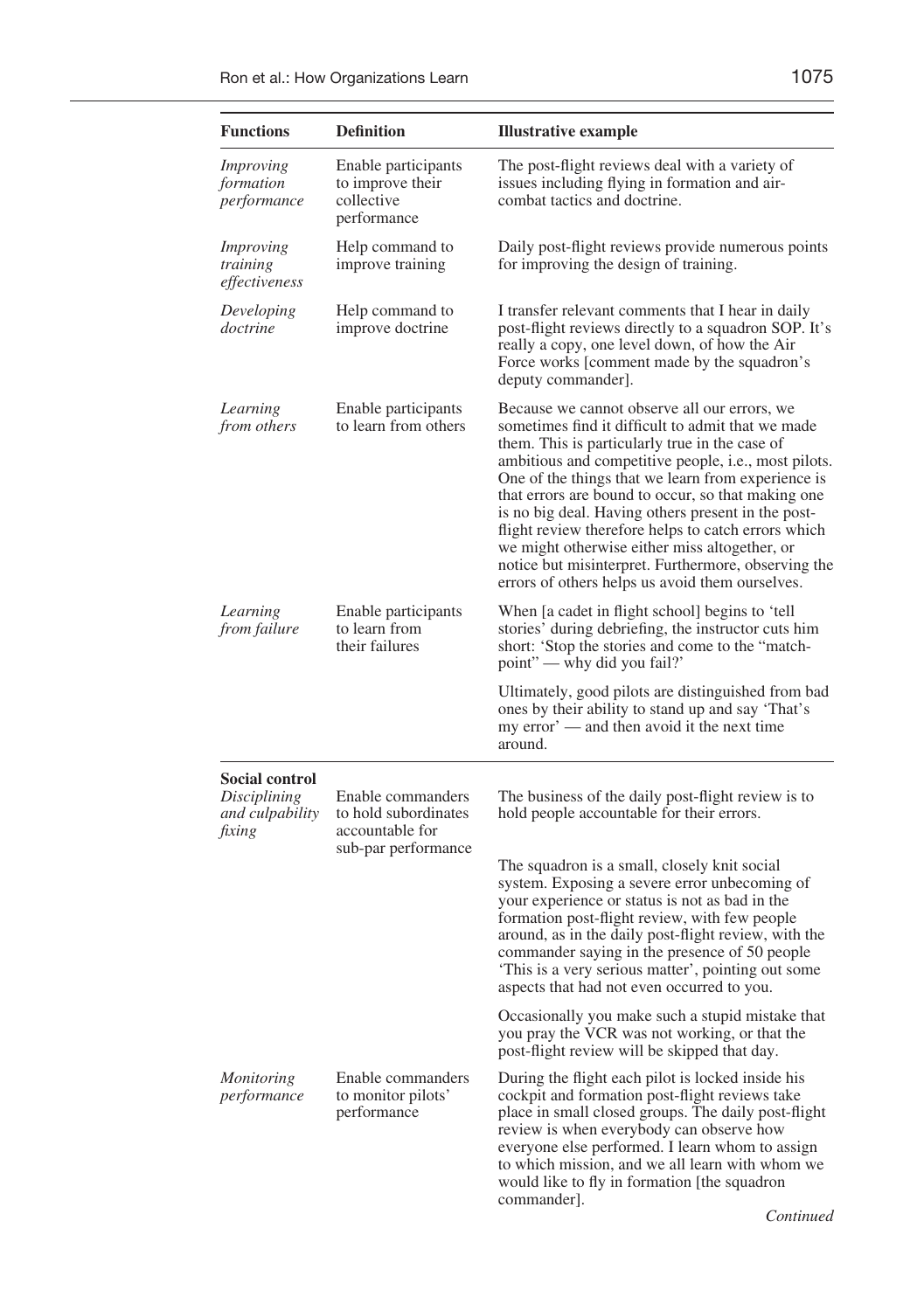| <b>Functions</b>             | <b>Definition</b>                                                                           | <b>Illustrative example</b>                                                                                                                                                                                                                                                                                                                                                       |
|------------------------------|---------------------------------------------------------------------------------------------|-----------------------------------------------------------------------------------------------------------------------------------------------------------------------------------------------------------------------------------------------------------------------------------------------------------------------------------------------------------------------------------|
| intent                       | <i>Communicating</i> Enable commanders<br>to communicate<br>goals and policy                | The daily post-flight review is a communication<br>channel that can be used to influence the squadron<br>[the squadron commander].                                                                                                                                                                                                                                                |
|                              |                                                                                             | If post-flight reviews focus only on results they<br>encourage competitiveness so people will do<br>everything to succeed, regardless of procedures<br>and doctrine. This is less likely if post-flight<br>reviews focus on process.                                                                                                                                              |
| Socialization                | Socialize<br>participants to the<br>squadron and post-<br>flight review<br>culture          | I learned to surf as kid, and like everybody else I<br>did not think twice when I fell, expecting to<br>improve through mere experience. When I learned<br>to ski, as an experienced pilot I debriefed myself<br>each time I fell: why did I fall and how could I<br>have avoided it? Operating this way became<br>second nature.                                                 |
| Psychological<br>Social      |                                                                                             |                                                                                                                                                                                                                                                                                                                                                                                   |
| comparison                   | Enable participants<br>to evaluate their<br>performance<br>relative to others               | Proving the existence of a dark human need, some<br>pilots are happy to observe others fail. I assume<br>they feel that their own performance looks better<br>this way.                                                                                                                                                                                                           |
|                              |                                                                                             | Every time someone speaks at the post-flight<br>review his status is enhanced — provided that his<br>contribution makes sense.                                                                                                                                                                                                                                                    |
| Recognizing<br>and rewarding | Enable commanders<br>to recognize and<br>reward                                             | The daily post-flight review is definitely an arena<br>for rewarding whoever deserves reward and<br>punishing whoever deserves to be punished.                                                                                                                                                                                                                                    |
|                              |                                                                                             | Every person is naturally happy to hear a good<br>word, all the more so when it is broadcasted to the<br>whole tribe in the daily post-flight review.                                                                                                                                                                                                                             |
| Generating<br>involvement    | Involve participants<br>in the squadron                                                     | The post-flight reviews are an open, democratic<br>social system.                                                                                                                                                                                                                                                                                                                 |
| <b>Bonding</b>               | Strengthen<br>between<br>participants and<br>between them and<br>the squadron               | A post-flight review is a ceremony. It's like a tribe<br>gathering around the camp fire to share the<br>day's events, except that it's done in a structured<br>fashion. It's an opportunity to show off successful<br>experiences and learn from less successful<br>experiences, a catalyst for sharing publicly and<br>candidly, positive and negative feelings and<br>opinions. |
| Building<br>resilience       | Strengthen<br>participants' ability<br>to withstand<br>operational and<br>cultural stresses | Pilots and navigators are required to withstand<br>stressful situations, be it the post-flight review, air<br>combat, or falling into enemy hands.<br>Strengthening one's ability to withstand stresses is<br>an ancillary outcome of participation in post-<br>flight reviews.                                                                                                   |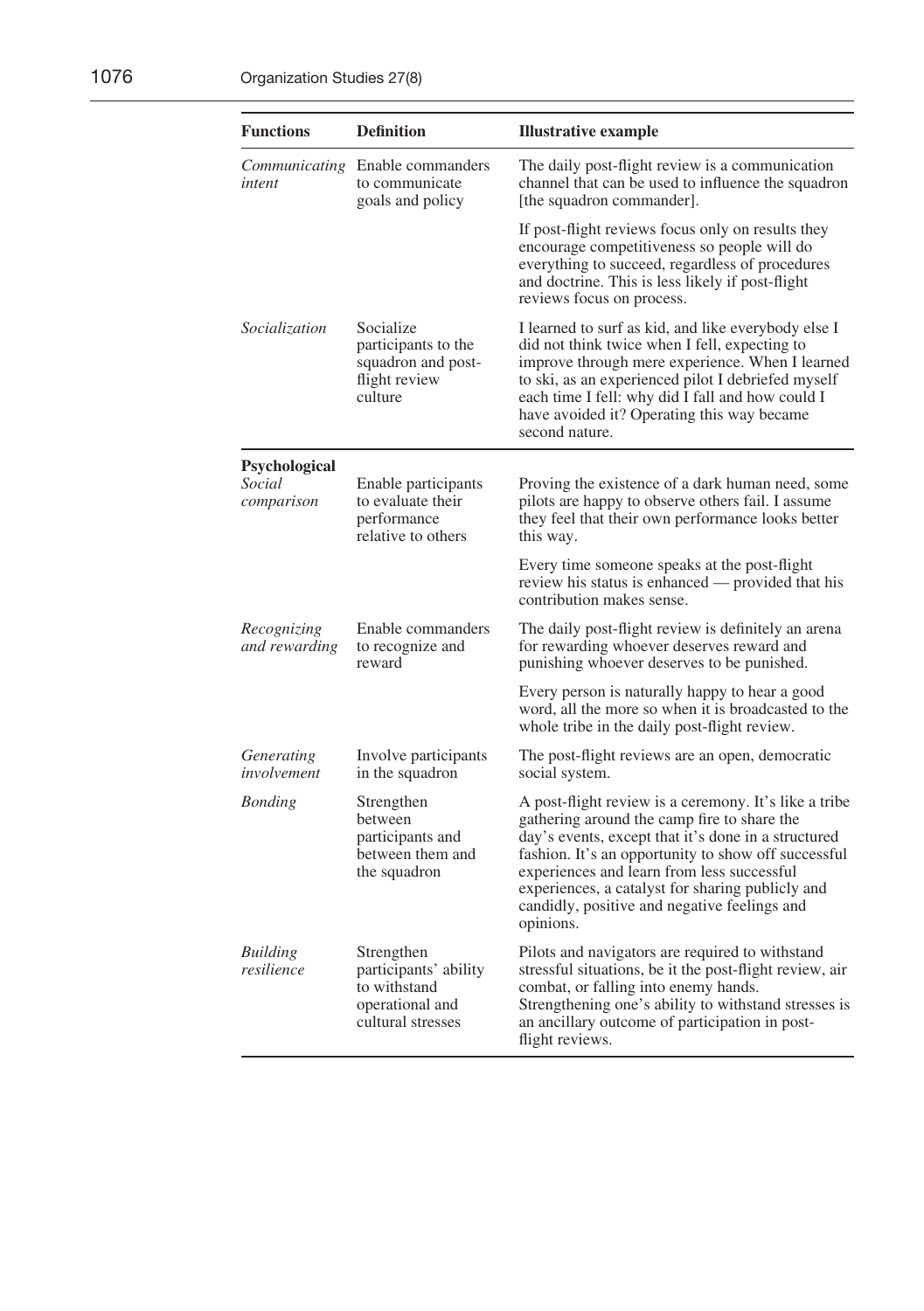## **Learning Functions**

Post-flight reviews are first and foremost vehicles for learning from experience to improve individual, group and organizational performance (i.e. air crews, formation and the squadron and Israel Defense Force Air Force, respectively). The four output learning functions corresponding to these goals are (1) improving individual performance; (2) improving formation performance; (3) improving the effectiveness of the squadron's training methods and (4) developing the squadron's and the IDFAF doctrine (including standard operating procedures). As the output functions are self-explanatory from Table 2, we expand here only on the three process learning functions which facilitate their realization: constructing valid representations, learning from others, and learning from failure.

*Constructing valid representations*: Reconstructing a valid sortie representation is difficult because pilots have a partial and often distorted picture of what actually happened in the air. Three solutions help to solve this problem in the formation and daily post-flight reviews. The first solution is obtaining objective input from VCRs mounted in each plane's cockpit. The second is *learning from others* (i.e. using the comments and suggestions of other pilots to construct the meaning and pragmatic implications of the VCR input, and learning vicariously from the debriefing of others). The third solution is embedding post-flight reviews in a learning culture as described below.

*Learning from failure*: Virtually all our interviewees describe the essence of the post-flight reviews by a triple mantra-like slogan: 'What happened? What went wrong? How can we do better next time?' This characterization of the post-flight reviews is consistent with Argyris and Schön's (1996) conceptualization of organizational learning as the detection and correction of error. It is also consistent with numerous findings that learning from experience is driven primarily by failure (Lipshitz and Barak 1995; March 1994; Wong and Weiner 1981, Zakay et al. 1998).

#### **Social Control Functions**

Social control functions pertain to social and organizational aspects of participation in post-flight reviews. They include disciplining and culpability fixing, socialization, performance monitoring, and communicating the commander's intent.

*Disciplining and culpability fixing*: In both formation and daily post-flight reviews pilots are expected to (and according to our observations actually do) point out their errors and to provide a reasonable explanation and alternative course of action for them. When errors involve a breach of safety regulations, pilots can expect to be reprimanded (or worse) by the squadron commander in the daily post-flight reviews. The hardship of being held culpable publicly is twofold. Emotionally, there is the humiliation caused by the public indignity. Cognitively, one has to come up with a plausible explanation that satisfies the other participants in the post-flight reviews: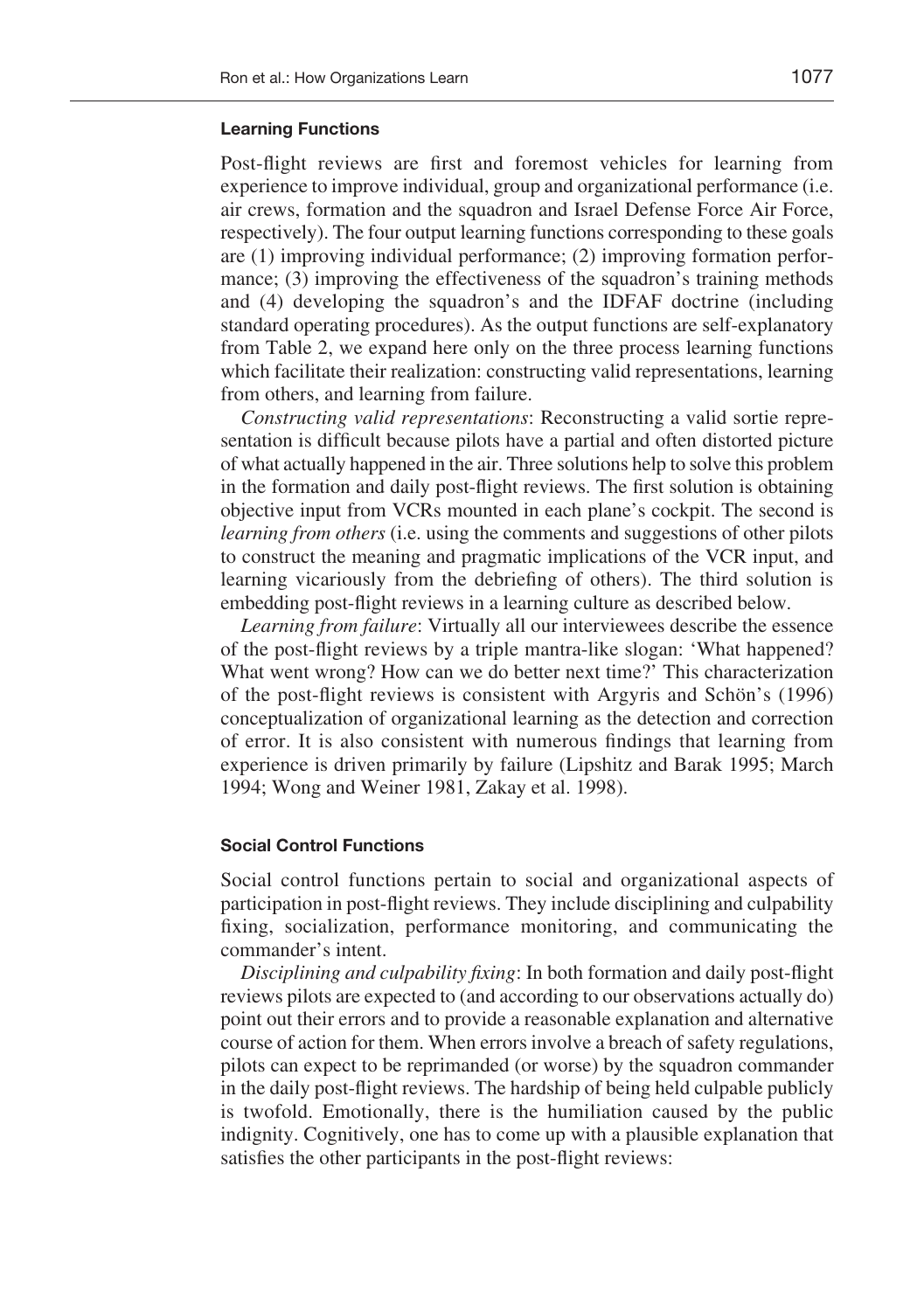'Owning up to an error and coming up with a satisfactory explanation for 40 other people is a considerable intellectual effort. Just saying "I made an error" or following that with a lame excuse that is not a real explanation will not do.'

Public viewing of video records compounds these difficulties.

Disciplining and culpability fixing, thus, involves the conflict inherent between monitoring and strict disciplining of a sub-par performance on the one hand, and tolerating error and providing a safe environment for learning on the other. Holding people accountable may entail a punitive stance that is inconsistent with a non-evaluative and safe atmosphere that promotes learning (Edmondson 1999; Schein 1993). Managing the tension between an inquisitive, non-evaluative environment that is conducive to learning and the judgmental environment entailed in determining culpability calls for subtle balancing, as recognized by the squadron commander:

'If I charge a fine for every error people will stop disclosing their errors — it's as simple as that. And if I avoid disciplining altogether they will get the message that "anything goes". That's why the post-flight review is an intricate business that must be handled with judgment and care.'

Managing the tension is helped by pilots' recognition that 'flying is hazardous and, without a disciplining framework, there are bound to be crashes', and by the fact that 'the core values of the debriefing culture are truthful reporting, public accountability, the ability to admit error, and getting — making the most of — an opportunity to try again'.

Because becoming culpable is unpleasant it encourages high-level performance. Pilots learn to 'fly the post-flight review', namely, to fly in a manner that will pass the scrutiny of others. Daily post-flight reviews have a similar effect on the conduct of the formation post-flight reviews. No one wants to gloss over bad performance in the supportive surrounding of the latter, only to be caught in the more formal surrounding of the former.

*Socialization*: Post-flight reviews are arenas for socializing pilots to the values that contribute to its effectiveness. This process begins in flight school and continues throughout active service until it becomes second nature, influencing pilots' behavior in all spheres of life.

*Monitoring individual performance*: The daily post-flight review allows the squadron's command to monitor the performance of individual pilots and navigators (including their behavior in the post-flight review itself), and to note repeated performance problems, breaches of safety regulations and other impediments to the squadron's functioning.

*Communicating commander's intent*: Daily post-flight reviews engage the squadron's command with groups of pilots and navigators including those who are only part-time in the squadron. This provides an opportunity for exercising leadership and communicating the 'commander's intents' either explicitly as, for example, by informing the forum on objectives and policies, or implicitly, through the commander's personal behavior.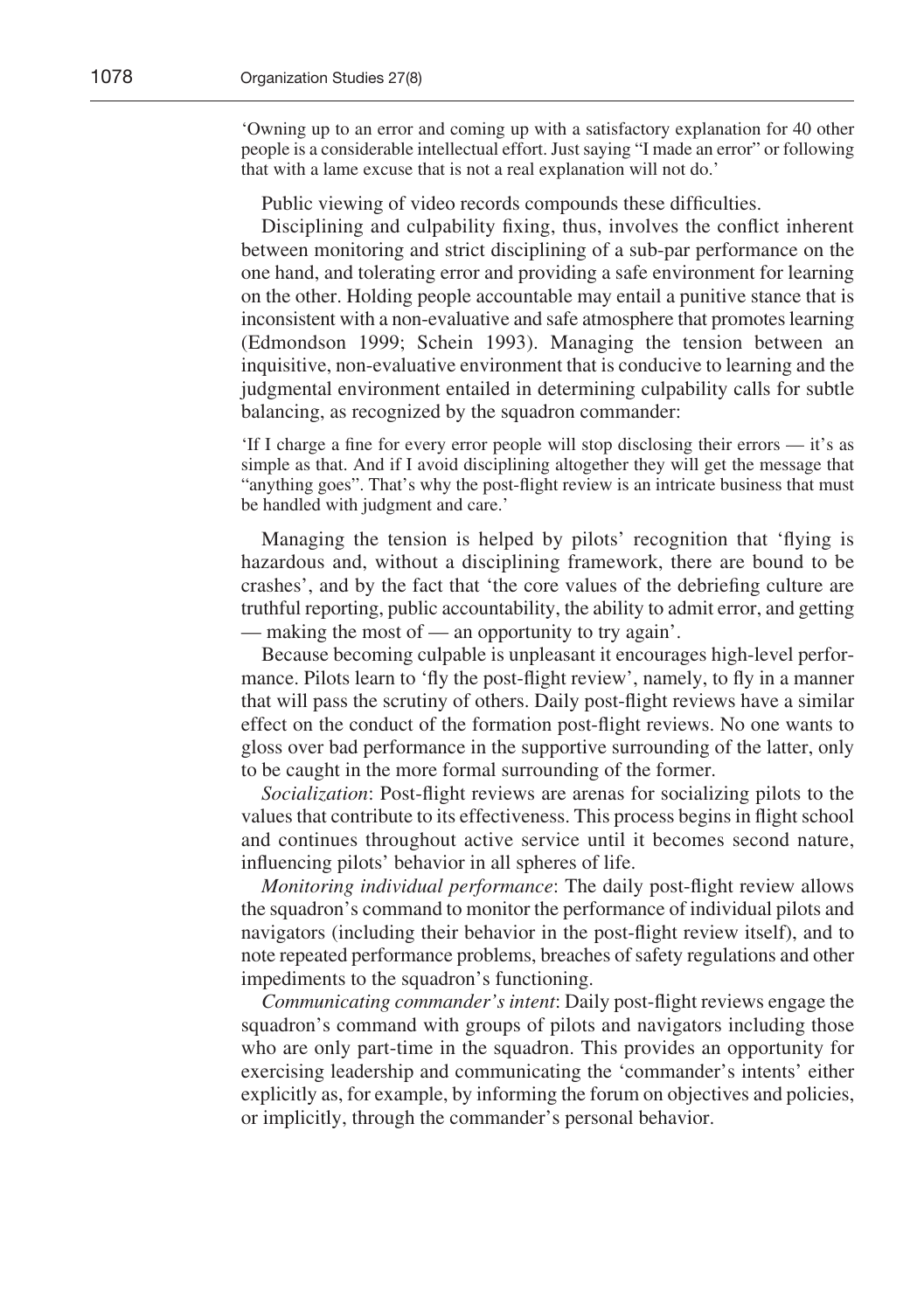## **Psychological Functions**

Psychological functions concern the impact of the demanding and stressful post-flight review situation on participants. There were fewer and less explicit references to these functions in the interviews than either to the learning or the social functions. Their derivation therefore involved more interpretive coding (Miles and Huberman 1994), by attaching psychological significance to interviewees' utterances. Five psychological functions were identified altogether: resilience building, bonding, recognition and reward, social comparison, and involving.

*Resilience building* is learning to endure the stress that competitive persons experience when their errors are exposed and critiqued in public by colleagues (who may be junior in experience and rank) and superiors. This is a difficult experience even though the difficulty is probably lessened by the fact that every participant is exposed and critiqued this way.

*Bonding* is strengthening the emotional ties to the squadron through the ritualistic aspects of the post-flight reviews.

*Recognition and reward* are flip sides of the social function of performance monitoring.

*Social comparison* is a ubiquitous attribute of social situations in which people engage in comparable tasks (Festinger 1954).

*Involving* is becoming engaged in the operation of the Israel Defense Force Air Force formal system by contributing lessons-learned that can change its routines and procedures.

#### **A Model of the Post-flight Review Process**

We chose the term 'functions' because the 16 entries in Table 2 constitute different answers to the question 'What is the purpose of the post-flight reviews?' However, the functions also reveal the complex dynamics underlying the post-flight reviews: that is, the interacting learning, social, cognitive and emotional processes that are at play 'under the surface'. Figure 1 summarizes our attempt to represent these dynamics as an influence-diagram model. The model assumes that while post-flight reviews are primarily designed for learning, this objective in the context of the post-flight reviews is fourfold: improving individual performance, formation performance, and training methods, and developing the squadron's and IDFAF doctrine. Furthermore, the post-flight reviews fulfill social and psychological needs that exceed its learning functions while being intertwined with them.

Beginning with the learning functions, the model assumes that participants are motivated to learn by the detection of failure ('learning from failure' in the figure), and that the validity of lessons-learned regarding the four areas above is contingent on the validity of the sortie's mental model from which they are derived ('constructing a valid representation'). To construct a valid model participants are helped by objective factual input from the VCRs, and subjective interpretive input from their fellow navigators and pilots ('learning from others'). The four broad social functions support learning as follows.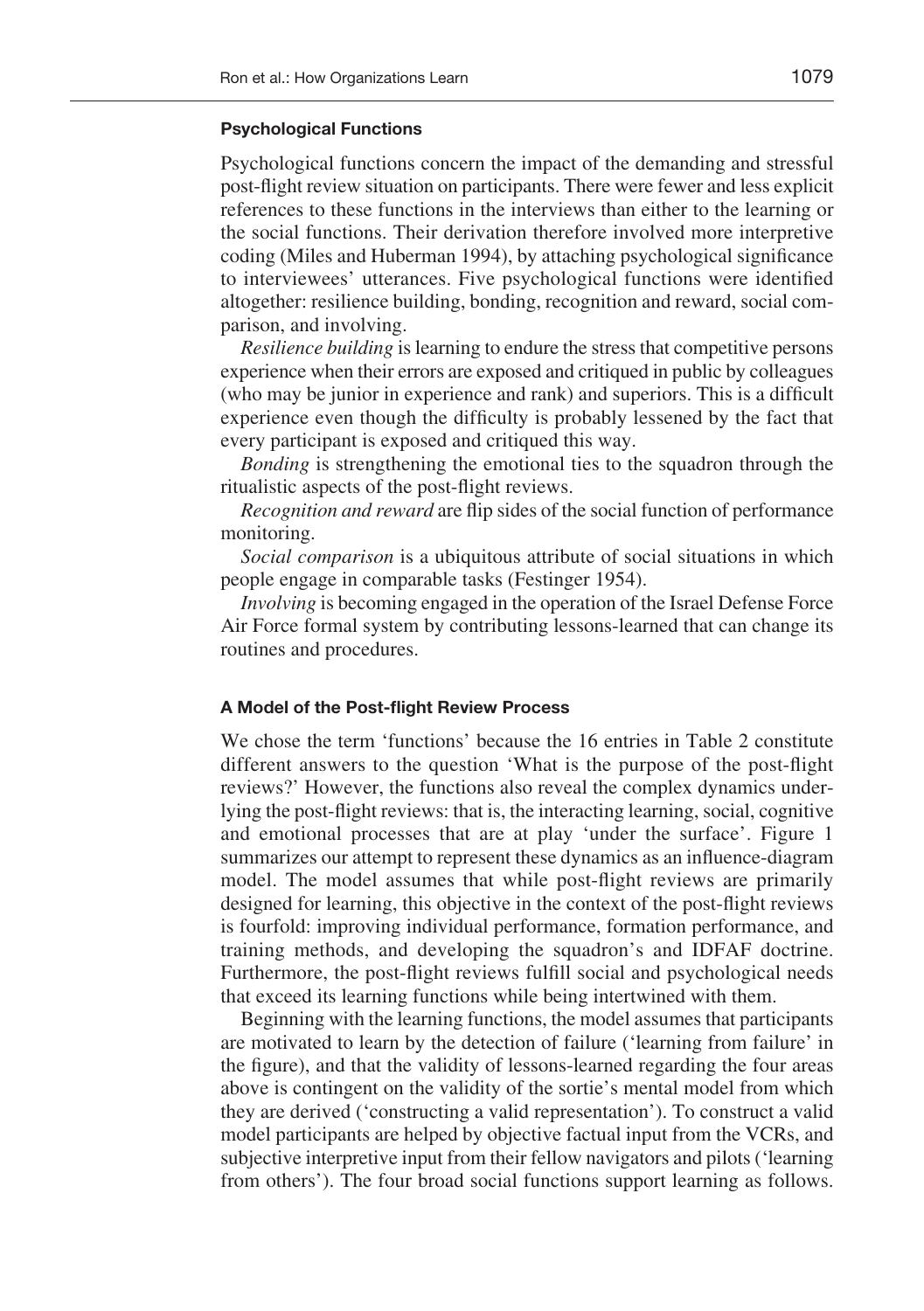

Figure 1. Post-flight Review Functions

Monitoring and disciplining motivate learning, communicating intent sets goals for learning, and socialization (i.e. internalizing values) facilitates learning as described below in the discussion of culture. The psychological functions support learning in two ways. Firstly, 'resilience building' and 'recognition and reward' help participants struggle with the threat and loss of face generated by the public exposure of failure, 'social comparison' and 'culpability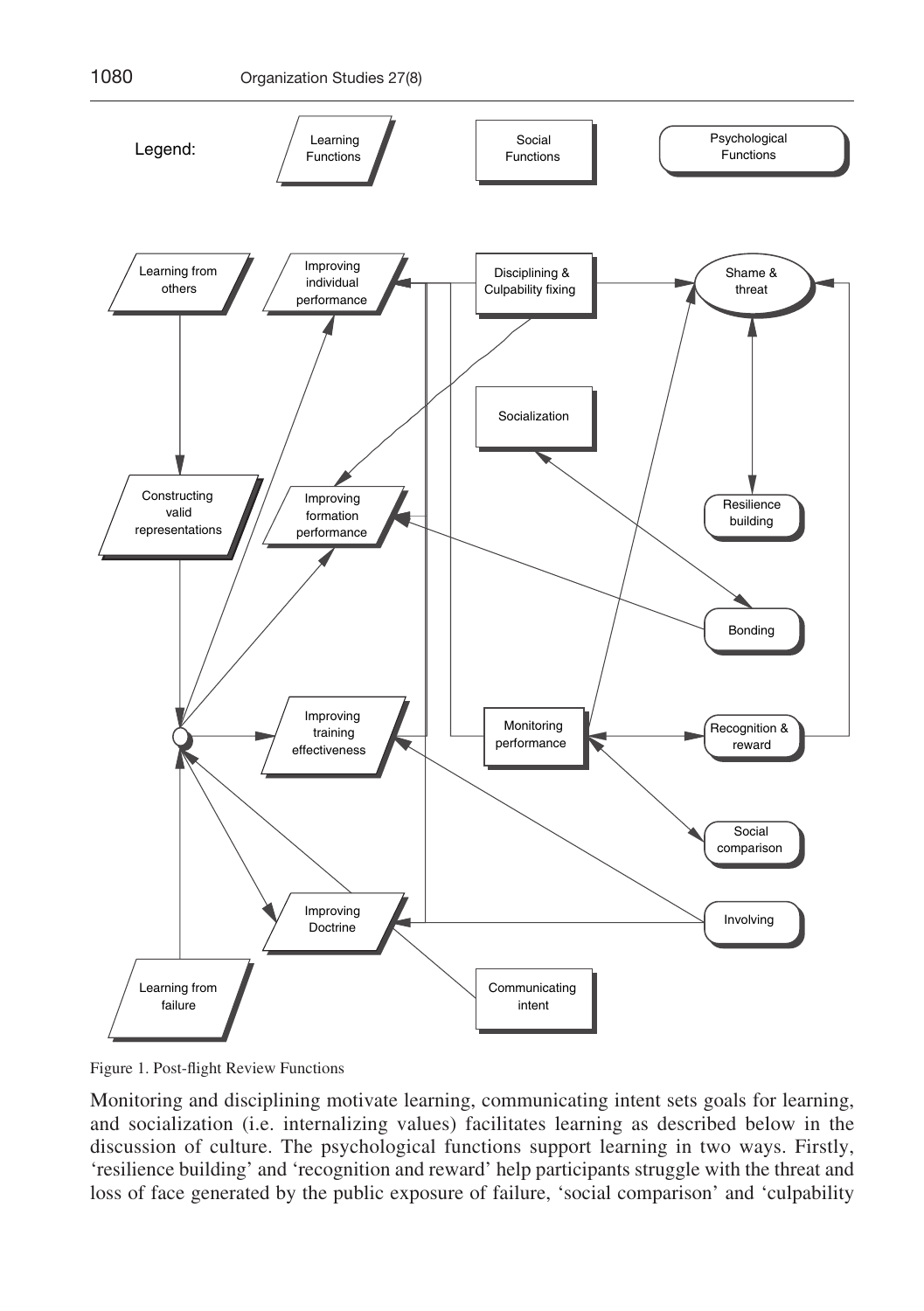fixing', which retard learning (Schein 1993). Secondly, 'bonding' supports 'socialization' and 'involving' motivates pilots to contribute to the squadron, as well as to themselves, by drawing lessons-learned regarding 'doctrine' and 'training methods'.

Informal discussions of post-flight reviews in the IDFAF refer to their unique culture (Marinko 1991). Our data allowed us to explore the shared values comprising this culture in detail. Values are not directly observable. Consequently, we inferred them from statements regarding goals or behaviors that are appropriate, important, and worthy of sacrifice (Table 3). The values identified this way — inquiry, integrity, transparency, issue orientation, and accountability — are mapped onto the cultural facet of the multi-facet model (Lipshitz et al. 2002). According to these authors, this set of values supports high-quality organizational learning as follows:

'Assuming that organizational learning [requires understanding and] involves tackling non-trivial, ill-defined problems in complex and dynamic situations ... understanding requires inquiry, that is, dogged, persistent investigation in spite of difficulties ... In social contexts understanding requires the collaboration of others and transparency, without which input from others necessarily will be limited or flawed. Transparency is risky owing to the potential exposure of one's failures and mistakes. The ensuing anxiety induces defensive routines, which can block inquiry or subvert its validity ... Integrity and issue orientation help people proceed with inquiry despite the threat that it involves. Integrity means that a person prefers the loss of face and other costs incurred by public exposure to the loss of an opportunity to learn and improve. Issue orientation prevents the triggering of defensive behavior by messages that are perceived as disrespectful or offensive.' (Lipshitz et al. 2002: 86)

Schein (1985) suggests that, in addition to shared values, organizational cultures include underlying assumptions that are shared by the organization's members. Consistent with this suggestion, our data indicated the existence of shared assumptions about learning from experience (Table 2). These were (1) personal experiences, if accurately rendered, provide an opportunity to learn and improve; (2) errors are both inevitable and opportunities for learning; (3) learning from experience is best accomplished by those who have participated in the experience; and (4) learning should be done in group settings because individuals have limited knowledge and can benefit from sharing their knowledge with others. Finally, (5) individual and group learning should be shared by other members and by the organization (Constant et al. 2001).

Our data revealed several psychological factors operating in the post-flight review process. The first is organizational commitment which is essential for encouraging people to share knowledge with others (Constant et al. 2001; Lipshitz et al. 2002). This factor was implied by the interviewees' high regard for the IDFAF and their pride in serving as pilots in one of its elite squadrons. The other was psychological safety (Schein 1993) which was implied by the fact that the more intimate and relaxed formation post-flight reviews were regarded as more beneficial to learning than the daily post-flight reviews. Note, however, that the safe environment envisioned by Schein is incompatible with the unrelenting criticism that post-flight reviews participants occasionally endure. Arguably, pilots could endure this criticism because they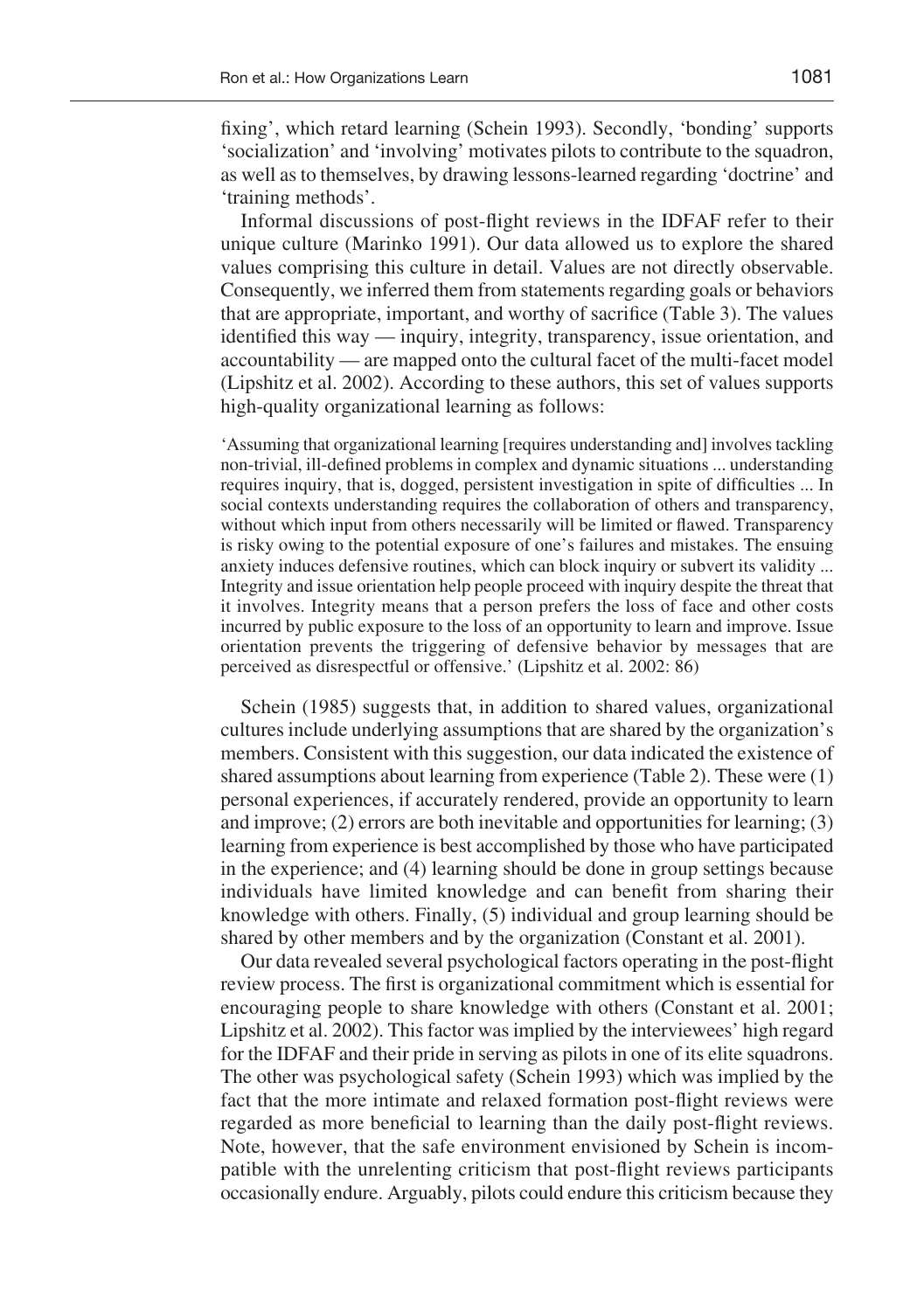| <b>Value</b>             | <b>Reported behavioral</b>                                                                                                  | <b>Illustrative text</b>                                                                                                                                                                                                                                                                              |
|--------------------------|-----------------------------------------------------------------------------------------------------------------------------|-------------------------------------------------------------------------------------------------------------------------------------------------------------------------------------------------------------------------------------------------------------------------------------------------------|
|                          | manifestations                                                                                                              |                                                                                                                                                                                                                                                                                                       |
| <i>Inquiry</i>           | Persistent search for causes of and<br>remedies for sub-optimal performance                                                 | We always check what we have done and ask<br>how we can improve.                                                                                                                                                                                                                                      |
|                          |                                                                                                                             | Always ask questions and never take<br>anything for granted.                                                                                                                                                                                                                                          |
| Integrity                | Accounting for one's errors in a frank<br>and convincing fashion                                                            | The biggest benefit from the post-flight<br>review is that it forces you to recognize your<br>errors for yourself in order to be able to<br>account for them in public.                                                                                                                               |
|                          |                                                                                                                             | I have yet to meet a pilot who lied in the<br>post-flight review.                                                                                                                                                                                                                                     |
| Transparency             | Honest reporting of one's actions and<br>reasoning; non-defensive acceptance of<br>feedback from others                     | Because of the VCR, the post-flight review is<br>an act of mental striptease.                                                                                                                                                                                                                         |
|                          |                                                                                                                             | People who admit that 'That was an error,<br>I need to improve here' are highly regarded.                                                                                                                                                                                                             |
| <i>Issue orientation</i> | Ignoring rank and personal relationships<br>but not differential experience in the<br>process of learning                   | I know that my opinion counts, and if I think<br>that it's relevant I will say it even to the<br>commander of the Israel Defense Force Air<br>Force or the world's number one ace. The<br>opinions of someone with more flying hours<br>under his belt count more though.                             |
| Accountability           | Conscientious participation in the post-<br>flight review process; implementing the<br>post-flight review's lessons-learned | Because post-flight reviews are essential we<br>show them respect: we arrive on time, ready<br>to review the videos and make comments,<br>and all data sheets are properly filled out<br>beforehand.                                                                                                  |
|                          |                                                                                                                             | When the post-flight review ends, lessons-<br>learned are left hanging for the picking.<br>Some pilots do so, either because the lessons<br>meet their needs, or because the learning<br>culture is ingrained in them. Others leave<br>without using the opportunity to learn that<br>came their way. |

## Table 3. Post-flight Review Values

felt safe in the post-flight review process. We prefer to attribute their ability to learn under such pressure to acquired resilience, to a self-critical attitude (see below), to the long process of socialization and high rate of attrition that characterize pilots' training, and to the influence of the values of inquiry, integrity, and issue orientation.

Psychological safety and organizational commitment are included in Lipshitz et al.'s (2002) model. Several additional psychological factors not included in the model were identifiable in our data:

*Self-critical attitude and non-defensiveness*: Detecting and correcting error in the presence of others is psychologically non-trivial as it involves loss of face and possible loss of confidence. Pilots must develop endurance to critical scrutiny by others: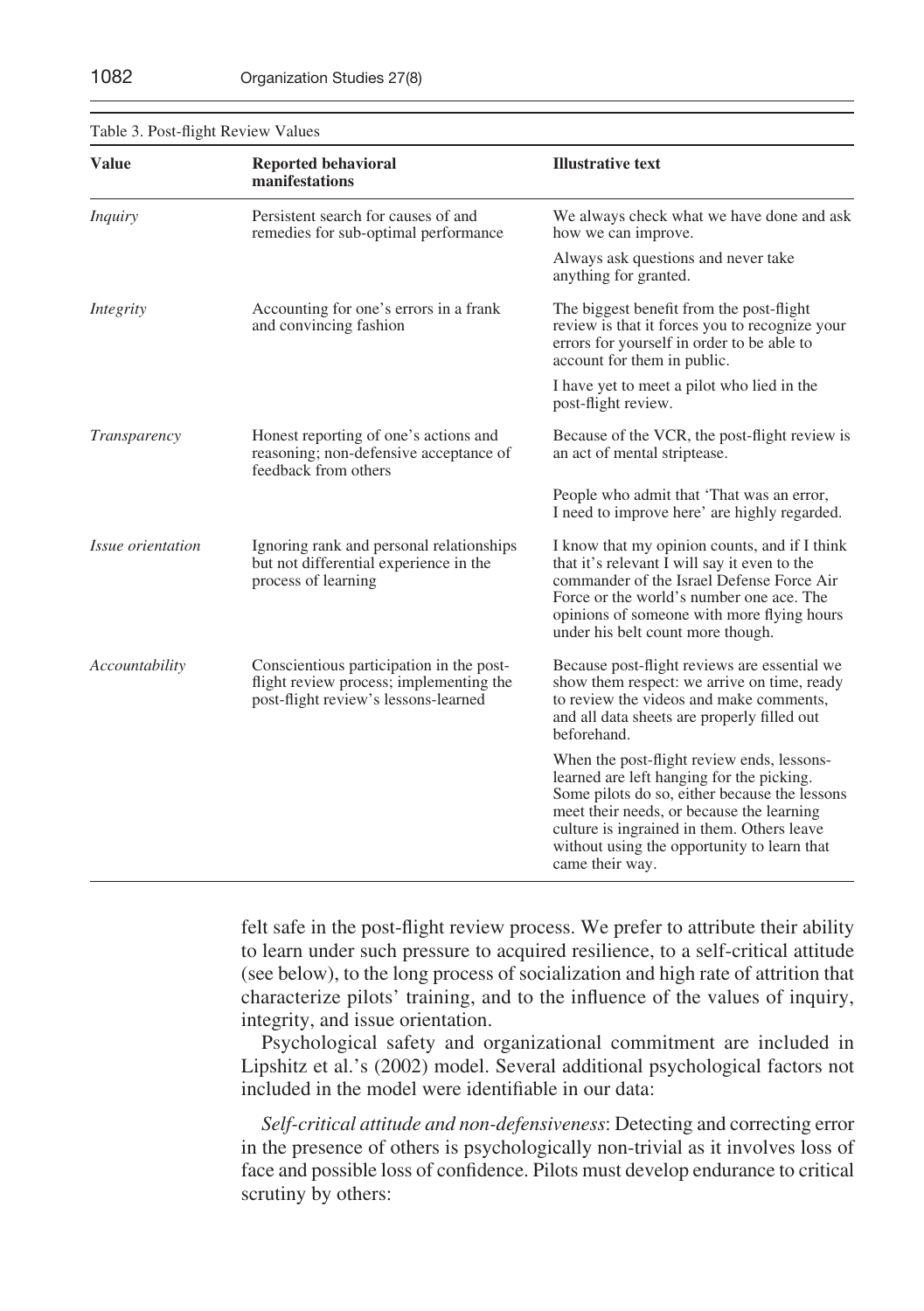'The most important thing that I do in self-debrief is prove to myself that I made the error and that it was my responsibility. If I succeed in that I will improve. If, on the other hand, I come to the conclusion that it was someone else's responsibility I may end up being correct — and foolish. Taking on responsibility is essential for doing better next time around.'

*Resilience and need for improvement*: Self-criticism and non-defensiveness are supported by recognizing the desirability of learning and the importance of valid feedback, however painful:

'Occasionally the post-flight review simply kills you — "Why did you make this error?"; "Here you were shot down"; "Here you screwed up the formation"; "Here you flew below some limit"; "There you broke some safety rule"; and "Here I was shot down because of you". Sometimes nothing goes your way, just as on other occasions everything does go your way. That is why post-flight reviews often require you to be strong.'

*Emotional control*: Remaining focused on the issues requires, according to some interviewees, ignoring personal considerations and control of emotions:

'Yesterday I flew as number one with a close friend who is two years my elder. In the post-flight review he expressed his anger at some things that I did [during the sortie] in no uncertain terms and I responded in kind. To an outsider it must have seemed that there was really bad blood between us. In fact we agreed to disagree and that was that. Having unloaded whatever bothered us, we went on to other issues without holding any grudge whatsoever.'

Other interviewees prefer not to see any expression of emotions in the postflight review:

'In cases where there are expressions of emotions I'll have to say that the process was not well managed. The Air Force is too mature for that.' (squadron commander)

Following Argyris and Schön (1996), our position is that ignoring emotional issues may be dysfunctional to the productiveness of the post-flight reviews if they will block the discussion of errors and policy issues out of desire to avoid unpleasantness or 'irrational' behavior. The transcripts do not have evidence of such dysfunctional effects — which does not mean that they do not exist.

#### **Member Validation**

The results from the questionnaire administered to an independent sample of combat pilots showed generally strong agreement with our findings (except for items suggesting that post-flight reviews meet some basic psychological needs). Thus, we conclude that the findings and interpretations are valid for the fighter squadrons of the IDFAF in general.

### **Discussion**

This study investigated the dynamics of learning in a central OLM, afteraction/ post-project reviews. The results can be summarized as follows: Learning in the post-flight reviews is a multi-layered process of retrospective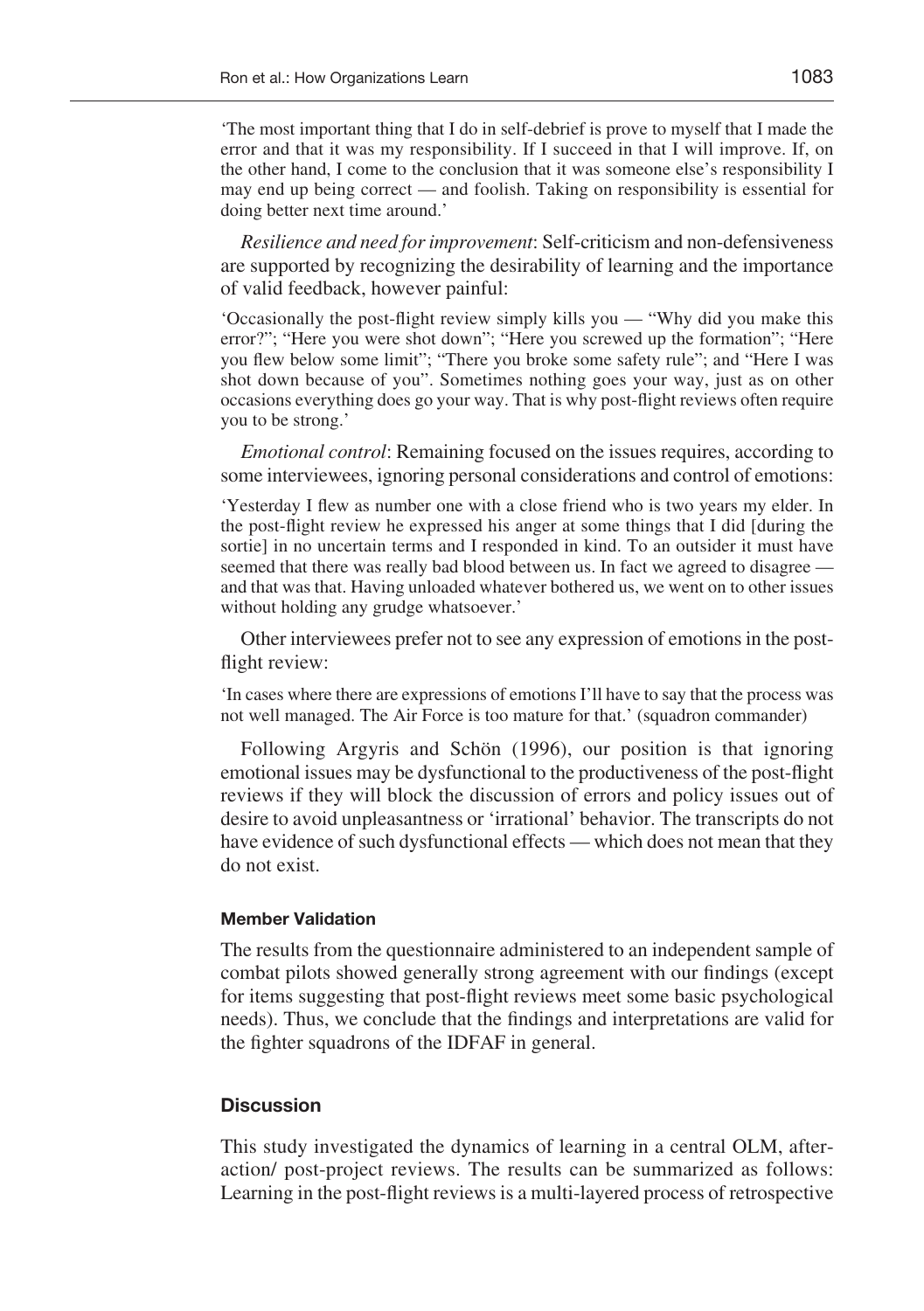sense-making, the detection and correction of error, social comparison, social control, socialization, and bonding. Learning proceeds by observing one's own and others' performance and receiving feedback on the former. Lessonslearned pertain to different domains and different levels — individual and formation performance, training methods, and the squadron's and Force-wide standard operating procedures and doctrine. The process is facilitated by five values specified by the multi-facet model (Lipshitz et al. 2002), and the assumption that learning through critical examination of one's own experience is the key to improvement.

The post-flight reviews we observed were consistent with Carroll et al.'s (2003) characterization of effective problem investigations in nuclear power plants: frank and intense and totally focused on the VCR displays, the errors which they revealed, and ways of correcting them. Their atmosphere was purely rational, with occasional bursts of humor, hinting at the emotional strain imposed by confronting one's errors as they are mercilessly displayed in front of one's colleagues. Significant learning is emotionally taxing because of concerns about being perceived as incompetent (Edmondson 1996, 1999, 2003; Pfeffer and Sutton 1999; Schein 1993; von Krogh 1998). This concern is countered in the post-flight reviews by (1) the shared beliefs that 'everybody makes errors', and detection and correction of error are the key for learning, and (2) the value of issue orientation (which is basically an expression of acceptance and respect). Additional factors that help pilots to learn productively in an environment that requires them to expose their errors are unique to the IDFAF: the Force's privilege to hand-pick a small group of candidates from the entire population of recruits to the Israel Defense Force. These individuals, who are competitive, high achievers, and eager to serve as navigators and pilots, undergo a long period of socialization into the post-flight review culture. Those who end up serving in the fighter squadrons survive a severe process of attrition. These findings complement Edmondson's (1999: 355) observation that 'interpersonally threatening behavior can occur if the team has a sufficiently safe environment'.

The first purpose of the study was to clarify the questions regarding an organization's ability to learn and the relationship between individual and organizational learning by examining an example where this process ostensibly occurs. The conceptualization of organizational learning that emerges from the study is that organizations learn non-metaphorically when individuals, collaborating in team settings (i.e. organizational learning mechanisms), process information relevant to the organization's performance in a way that leads to systemic changes (e.g. in the squadron or the IDFAF routines). Although the discussion in post-flight reviews focuses on the *individual* performance of each participant, learning is organizational for several reasons. First, air crews perform the core task of the Air Force. Second, lessons-learned pertain to the individual, formation, squadron, and, occasionally organizationwide levels. Third, the post-flight reviews and their culture are institutionalized in the IDFAF. This conceptualization is subsumed by Barnett's (2004: 9) inclusive definition of organizational learning as 'an experience-based process through which knowledge about action–outcome relationships develops, is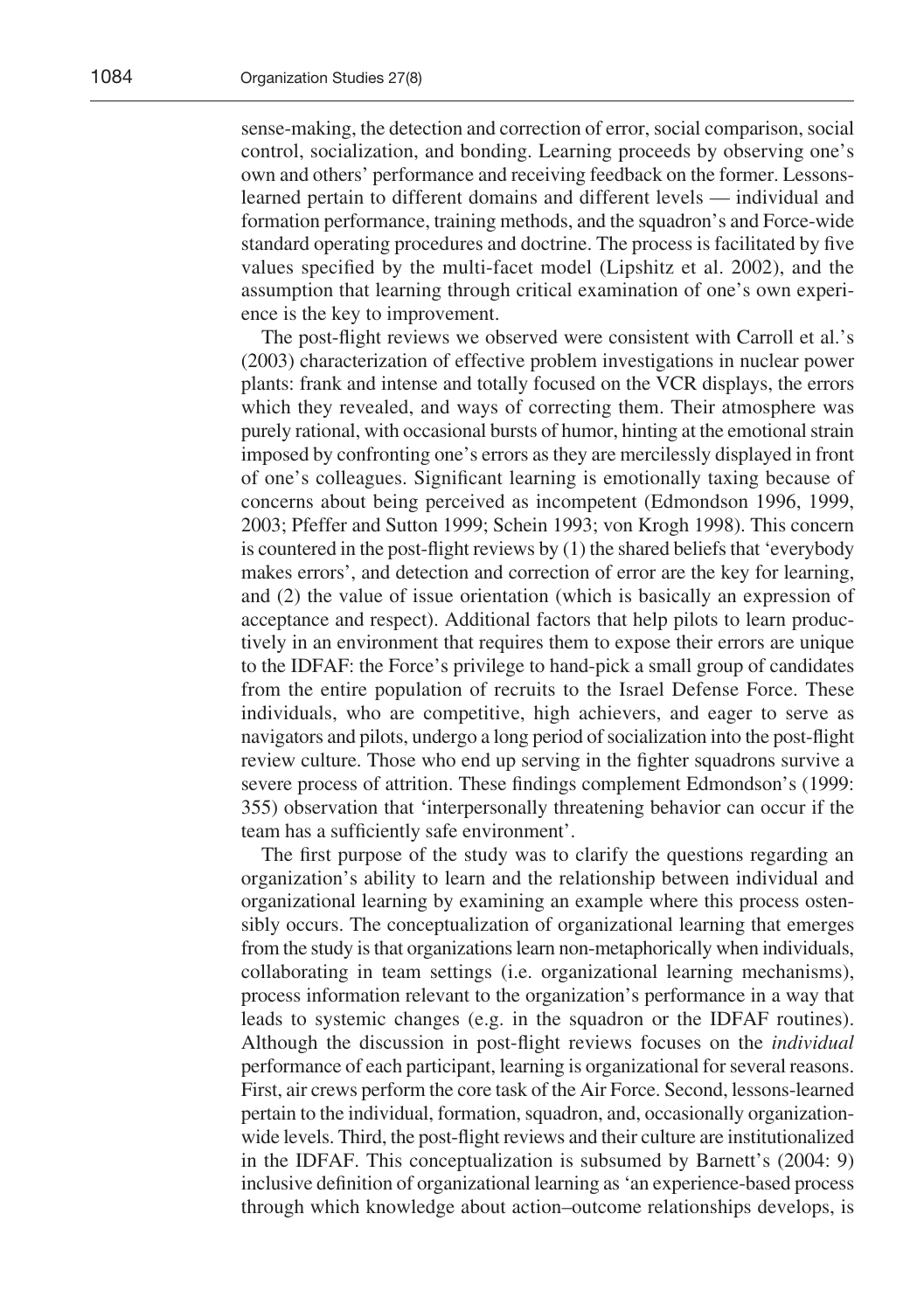encoded in routines, is embedded in organizational memory, and changes collective behavior'. Note that we do not claim that the Israel defense Force is a 'learning organization'. While the latter concept implies that the total organization somehow learns, the basic proposition of the multi-facet model is that learning is located in specific organizational systems, organizational learning mechanisms, and may occur unevenly in different organizational units (Edmondson 2002). The concept of a learning organization serves well as a rhetorical device but is too imprecise for the purposes of research and intervention. The findings are consistent with the cultural facet of Lipshitz et al.'s (2002) model, which they elaborate by the important addition of the basic assumption regarding the values of learning for improved performance. In addition they support and elaborate its psychological facet, and show that the model can be used as a general framework for building organizational- or domain-specific local models.

It is interesting to compare the above conceptualization of organizational learning to the conceptualization offered by Hutchins (1995). He observed how a plotter and a recorder — the navigation team — changed their work routine in order to bring their ship safely into port following the failure of the ship's propulsion and electrical power. These changes were implemented:

'[b]efore its discovery by the system as a whole ... the final configuration appears not to have been represented or understood by any of the participants. To the extent that the acquisition of a useful adaptation to a changing environment counts as learning, we must say that this is a case of organizational learning.' (Hutchins 1995: 349)

Hutchins bases his conceptualization of organizational learning on the process of learning: the episode that he reports constitutes organizational learning because the agent of learning is a collective, not an individual. We base our conceptualization of organizational learning on the output of learning: although the agents of learning are individuals, their output includes changes at the organizational level. The difference is highlighted by the episode's conclusion. The new routine was not recorded and thus was lost to the navy when both members of the navigation team left the service. In contrast, had an analogous episode of spontaneous invention occurred in the IDFAF, it would have been debriefed, first at the squadron level, and then by a special unit at headquarters, under a procedure called 'near accident'. The unit would have distributed a video recording of the episode and the lessons-learned to all relevant squadrons to be reviewed by pilots and navigators, and appropriate changes, if necessary, introduced in doctrine and standard operating procedures. Thus, we conclude that the output-based conceptualization coupled with the concept of organizational learning mechanisms is more appropriate for describing organizational learning conceptualization which pertains to team rather than organizational learning (e.g. Hutchins 1995).

Case studies do not lend themselves to generalizations (though case-tocase transfer is possible given sufficiently similar contexts). The present study is particularly constrained owing to the uniqueness of the population, the rehearsal-like task structure, and the narrow technical focus of learning. Case studies can, however, be evocative, and some of our findings can be formulated as general propositions worthy of study in organizations in different industries and contexts: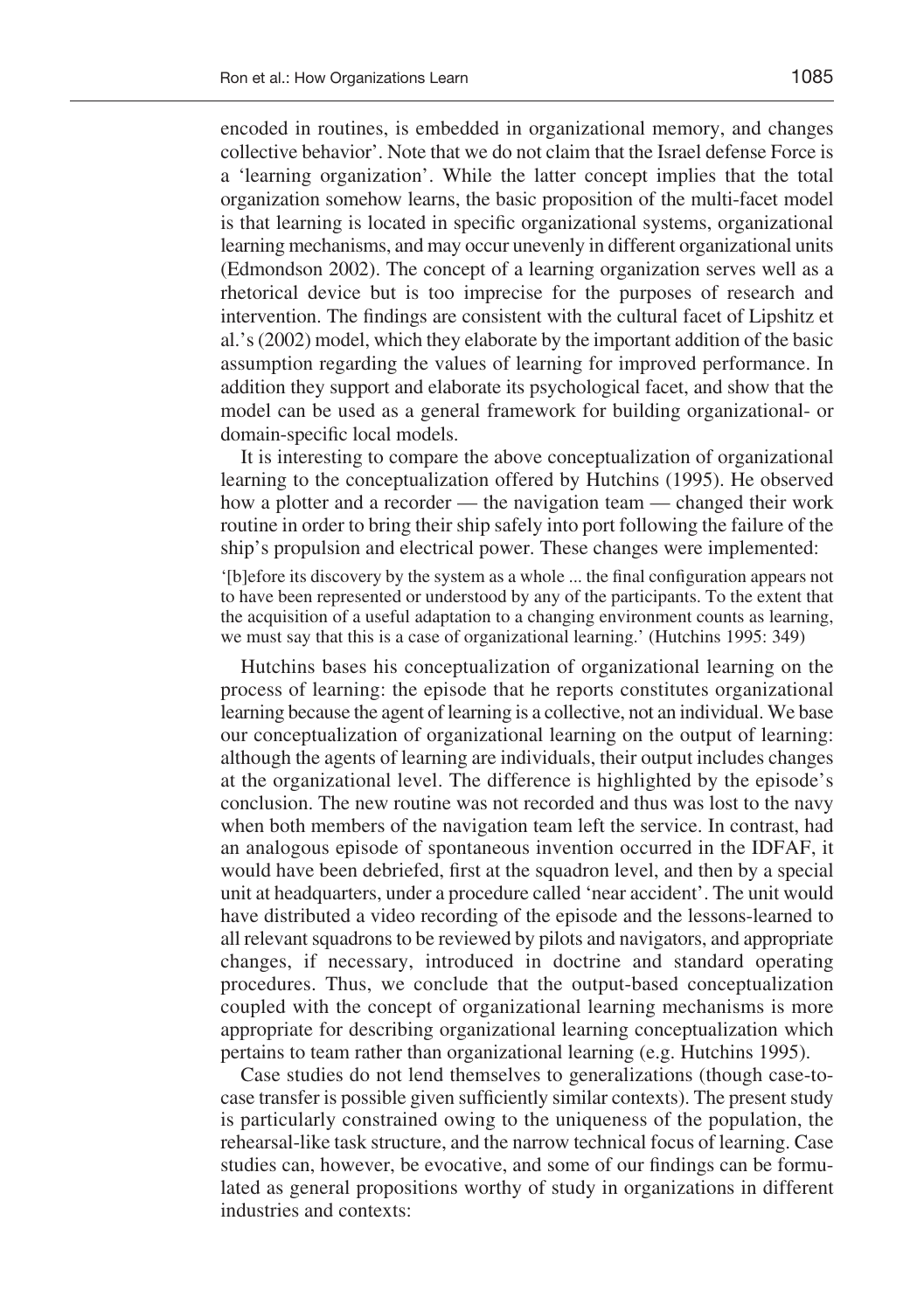|                   | 1<br>unit that disseminates lessons-learned of near accidents).<br>2<br>3<br>consistent with (i.e. support) one another.                                                                                                                                                                                                                                                                                                                                                                                                                                                                                                                                                                                                                       | Learning in organizations takes place via dedicated organizational learn-<br>ing mechanisms (e.g. after-action reviews) supported by mechanisms that<br>disseminate their lessons-learned throughout the organization (e.g. the<br>Frank and critical information exchange is facilitated by the five values<br>specified by the cultural facet of the multi-facet model (Lipshitz et al. 2002).<br>Organizational learning is a multi-layered process that combines cogni-<br>tive, social, and emotional processes, and that fulfills various functions<br>in addition to the improvement of individual, unit, and organizational<br>performance. For learning to be effective, these functions should be                                                                                     |
|-------------------|------------------------------------------------------------------------------------------------------------------------------------------------------------------------------------------------------------------------------------------------------------------------------------------------------------------------------------------------------------------------------------------------------------------------------------------------------------------------------------------------------------------------------------------------------------------------------------------------------------------------------------------------------------------------------------------------------------------------------------------------|-------------------------------------------------------------------------------------------------------------------------------------------------------------------------------------------------------------------------------------------------------------------------------------------------------------------------------------------------------------------------------------------------------------------------------------------------------------------------------------------------------------------------------------------------------------------------------------------------------------------------------------------------------------------------------------------------------------------------------------------------------------------------------------------------|
|                   | Additional in-depth studies of other organizational learning mechanisms in<br>different contexts will test the generalizability of our findings and advance<br>our understanding of how organizations learn non-metaphorically and of the<br>contextual factors, culture policies and leadership styles that promote or<br>impede its productiveness.                                                                                                                                                                                                                                                                                                                                                                                          | Post-flight reviews are a single instance of organizational learning.                                                                                                                                                                                                                                                                                                                                                                                                                                                                                                                                                                                                                                                                                                                           |
| <b>Note</b>       | We thank Victor Friedman, Anat Rafaeli, Amy Edmondson and three anonymous reviewers<br>for their helpful comments.                                                                                                                                                                                                                                                                                                                                                                                                                                                                                                                                                                                                                             |                                                                                                                                                                                                                                                                                                                                                                                                                                                                                                                                                                                                                                                                                                                                                                                                 |
| <b>References</b> | Argyris, Chris, and Donald A. Schön<br>1996 Organizational learning II: Theory,<br>methods and practice. Reading,<br>MA: Addison Wesley.<br>Baird, Lloyd, John C. Henderson, and<br>Stephanie Watts<br>1997 'Learning from action: An analysis<br>of the center for army lessons<br>learned (CALL)'. Human Resource<br>Management 36: 385-395.<br>Baird, Lloyd, Phil Holland, and<br>Sandra Deacon<br>1999 'Learning from action: Imbedding<br>more learning into the performance<br>fast enough to make a difference'.<br>Organizational Dynamics 28/3:<br>$19 - 31$ .<br>Barnett, Carole<br>2004 'Rethinking organizational learning<br>theories: A synthetic review of the<br>primary literature'. Manuscript<br>submitted for publication. | Berthoin-Antal, Ariane, Meinolf Dierkes,<br>John Child, and Ikujiro Nonaka<br>2001 Organizational learning and<br>knowledge: Reflections on the<br>dynamics of the field and challenges<br>for the future'. M. Dierkes,<br>A. Berthoin-Antal, J. Child, and<br>I. Nonaka (eds), Handbook of<br>Organizational Learning and<br>Knowledge, 921-939. Oxford:<br>Oxford University Press.<br>Carroll, John S.<br>1995 'Incident reviews in high-hazard<br>industries: Sensemaking and<br>learning under ambiguity and<br>accountability'. Industrial and<br>Environmental Crisis Quarterly<br>$9:175-197.$<br>Carroll, John S.<br>1998 'Organizational learning activities<br>in high-hazard industries: The<br>logics underlying self-analysis'.<br>Journal of Management Studies: 36:<br>699-717. |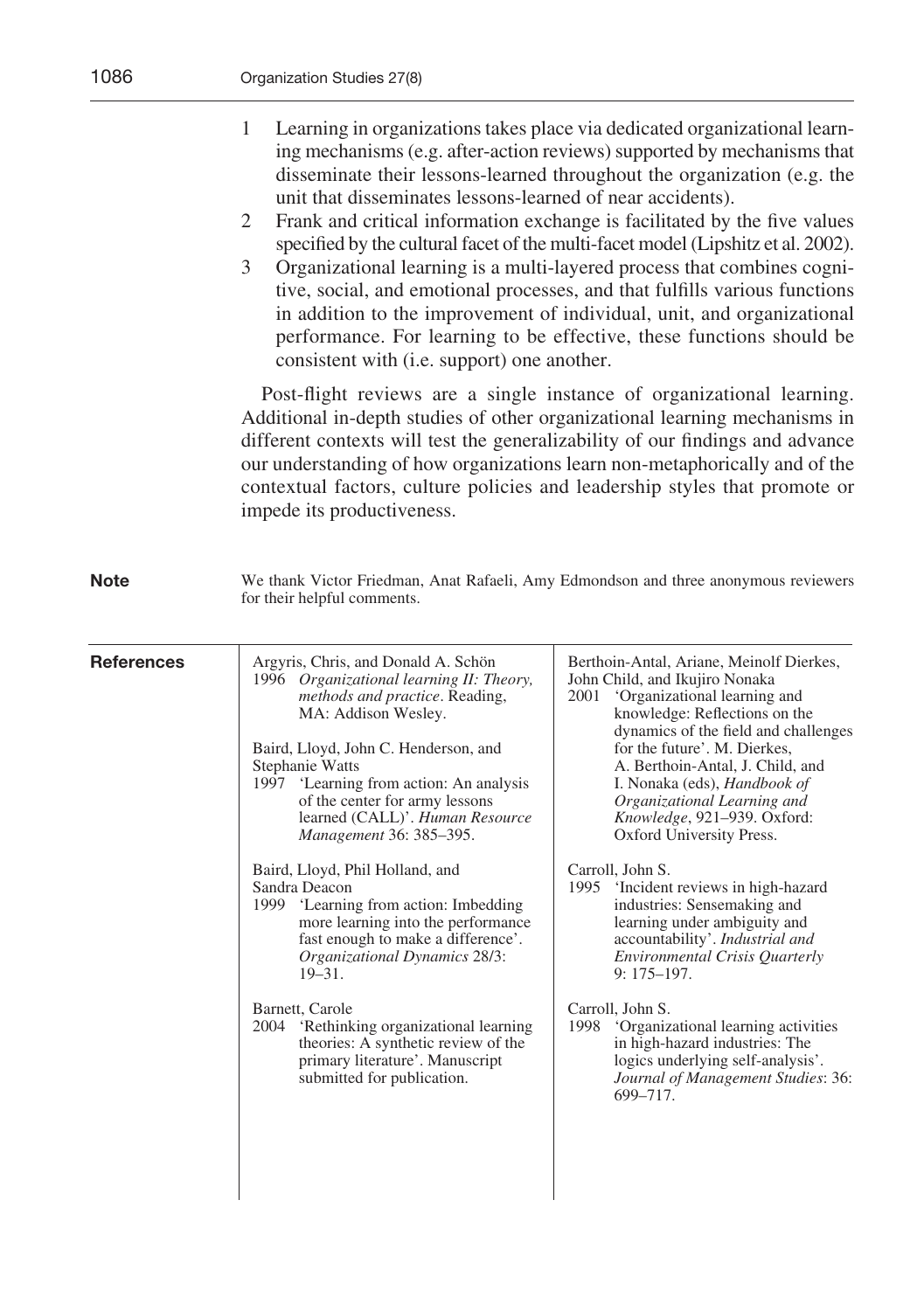| Carroll, John S., Jenny W. Rudolph, and<br>Sachi Hatakenanka<br>2003 'Learning from organizational<br>experience' in The Blackwell<br>handbook of organizational                                                                                                                                                    | Edmondson, Amy C.<br>1996 'Learning from mistakes is easier<br>said than done: Group and<br>organizational influences on the<br>detection and correction of human                                                                                                                                                  |
|---------------------------------------------------------------------------------------------------------------------------------------------------------------------------------------------------------------------------------------------------------------------------------------------------------------------|--------------------------------------------------------------------------------------------------------------------------------------------------------------------------------------------------------------------------------------------------------------------------------------------------------------------|
| learning and knowledge<br>management. M. Easterby-Smith<br>and M. A. Lyles (eds), 575-600.<br>Oxford: Blackwell.<br>Constant, Daniel, Sara Kiesler, and<br>Lee Sproul<br>2001<br>'What's mine is ours, or is it?<br>A study of attitudes about<br>information sharing'. Information<br>Systems Research 5: 400-421. | error'. Journal of Applied<br>Behavioral Science 32: 5-28.<br>Edmondson, Amy C.<br>1999 'Psychological safety and learning<br>behavior in work teams'.<br>Administrative Science Quarterly<br>44: 350-383.<br>Edmondson, Amy C.<br>2002 'The local and variegated nature of<br>learning in organizations: A group- |
| Crossan, Mary M., and Tracy Guatto<br>1996 'Organizational learning research<br>profile'. Journal of Organizational<br>Change Management 9: 107-112.                                                                                                                                                                | level perspective'. Organization<br>Science 13: 128-146.<br>Edmondson, Amy C.<br>2003 'Managing the risk of learning:                                                                                                                                                                                              |
| Cusumano, Michael A., and<br>Richard W. Selby<br>1995 Microsoft secrets. New York:<br>Free Press.                                                                                                                                                                                                                   | Psychological safety in work teams'<br>in International handbook of<br>organizational teamwork and<br>cooperative working. M. A. West<br>(ed.), 255-276. Oxford: Blackwell.                                                                                                                                        |
| Darling, Marylin J., and Charles S. Parry<br>'After action reviews: Linking<br>2001<br>reflection and planning in a learning<br>practice'. Reflections 3: 64-72.                                                                                                                                                    | Erlandson, David A, Edward L. Harris,<br>Barbara L. Skipper, and Steve D. Allen<br>1993 Doing naturalistic inquiry. London:<br>Sage.                                                                                                                                                                               |
| Di Bella, A., E. C. Nevis, and J. M. Gould<br>'Understanding organizational<br>1996<br>learning capability'. Journal of<br>Management Studies 33: 361-379.                                                                                                                                                          | Festinger, Leon<br>1954 'A theory of social comparison<br>processes'. Human Relations<br>$7:117 - 140.$                                                                                                                                                                                                            |
| Dixon, Nancy M.<br>2000 Common knowledge: How<br>companies thrive by sharing what<br>they know. Boston, MA: Harvard<br>Business School Press.                                                                                                                                                                       | Garvin, David A.<br>2000 Learning in action. Boston, MA:<br>Harvard University Press.                                                                                                                                                                                                                              |
| Dodgson, Mark<br>1993 'Organizational learning: A review<br>of some literatures'. Organization<br>Studies 14: 375-394.                                                                                                                                                                                              | Gordon, Shmuel<br>2003 Air leadership. Tel Aviv: Ministry<br>of Defense Publishing (in Hebrew).<br>Gulliver, Frank R.<br>1987 'Post-project appraisals pay'.                                                                                                                                                       |
| Easterby-Smith, Mark<br>'Disciplines of the learning<br>1997<br>organization: Contributions and<br>critiques'. Human Relations 50:<br>1085-1113.                                                                                                                                                                    | Harvard Business Review 67/2:<br>128–132.<br>Hutchins, Edwin<br>1995<br>Cognition in the wild. Cambridge,                                                                                                                                                                                                          |
| Easterby-Smith, Mark, and<br>Marjorie A. Lyles editors<br>The Blackwell handbook of<br>2003<br>organizational learning and<br>knowledge management. Oxford:<br>Blackwell.                                                                                                                                           | MA: MIT Press.<br>Kim, David H.<br>1993 'The link between individual and<br>organizational learning'. Sloan<br>Management Review 34/1: 37-50.                                                                                                                                                                      |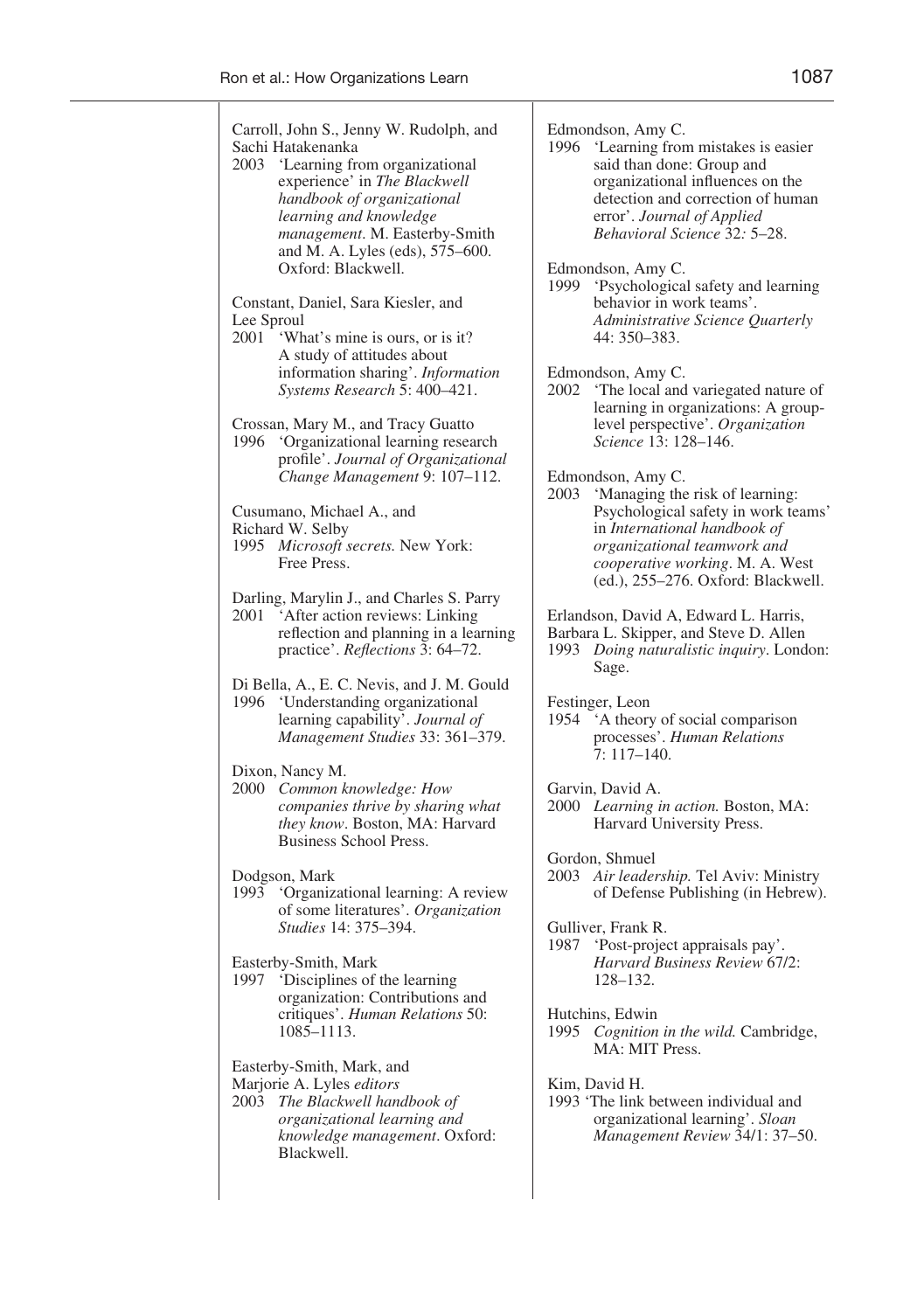Simon, Herbert A. 1991 'Bounded rationality and organizational learning'. *Organization Science* 2: 125–134. Strauss, Anselm L. 1987 *Qualitative analysis for social scientists.* Cambridge: Cambridge University Press. von Krogh, G. 1998 'Care in knowledge creation'. *California Management Journal* 40/3: 133–153. Weick, K. E. 1991 'The nontraditional quality of organizational learning'. *Organization Science* 2: 116–124. Weiss, Robert S. 1994 *Learning from strangers: The art and science of qualitative interview studies.* New York: Free Press. Wenger, Etienne C., and William M. Snyder 2000 'Communities of practice: The organizational frontier'. *Harvard Business Review* 60/1: 139–145. Wong, Paul T. P., and Bernard Weiner 1981 'When people ask why-questions, and the heuristic of attributional search'. *Journal of Personality and Social Psychology* 40: 650–663. Yanow, Dvora 2000 'Seeing organizational learning'. *Organization* 7/2: 247–268. Zakay, Dan, Shmuel Ellis, and Morit Shevalsky 1998 *Do managers learn from experience? The negative outcome bias*. Tel Aviv University, Tel Aviv, Israel.